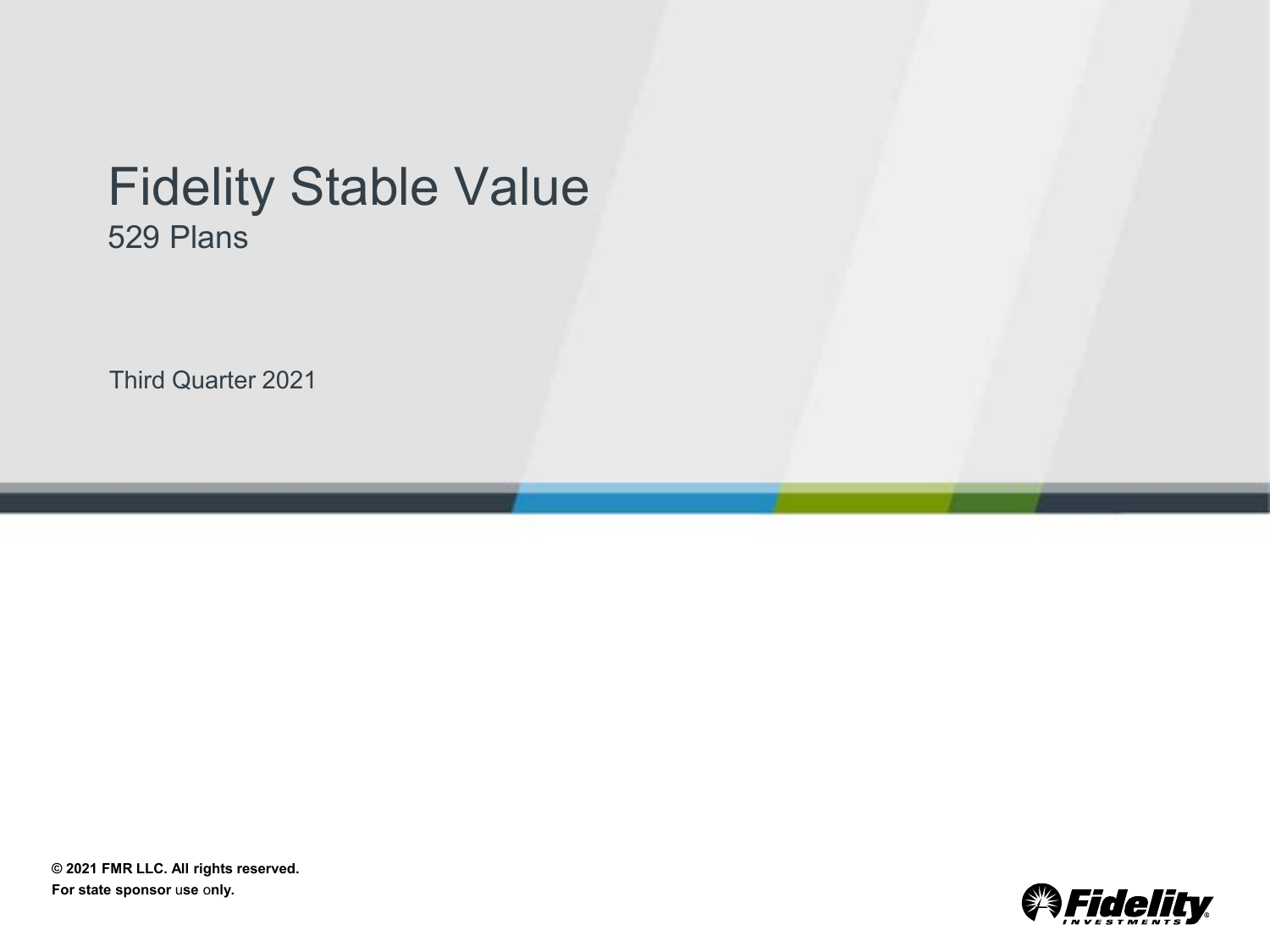# Why Stable Value?



**Past performance is no guarantee of future results.**

**2**

See the Glossary at the end of this presentation for more information on any terms. Source: Fidelity Investments. For State Sponsor use only.

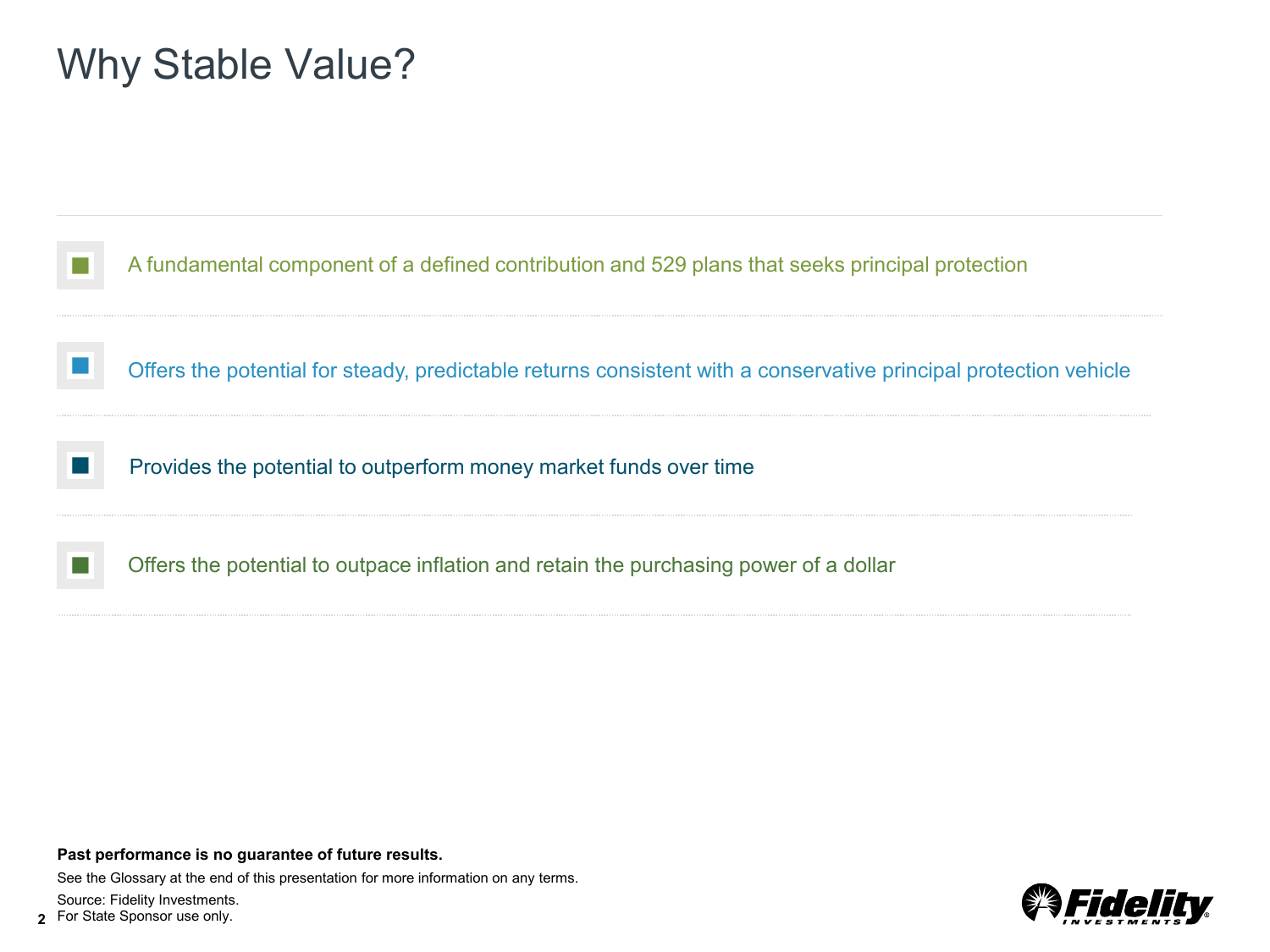# Stable Value Industry

## **A comparison of common 529 fixed income options**



#### You could lose money by investing in a money market fund. An investment in a money market fund is not insured or guaranteed by the Federal Deposit Insurance **Corporation or any other government agency. Before investing, always read a money market fund's prospectus for policies specific to that fund.**

Source: SVIA and Fidelity as of 12/31/20. "Stable Value" is a simulation of book value returns in a hypothetical fund holding intermediate bonds and stable value wrap contracts, with crediting interest rates reset monthly using the industry accepted crediting rate formula. The bond returns incorporated into the simulation are monthly market value returns from the Barclays Intermediate Government/Credit Bond Index, with gains/losses reflected in future crediting rates by amortizing market-vs.-book values over intermediate bond index durations. This simulation incorporates no ongoing cash flows into or out of the fund. Returns illustrated are gross before any fees. "Money Market Funds" is a simulation of money market returns from the iMoneyNet MFR Money Funds Index. Returns illustrated are gross before any fees. "Intermediate Bonds" is a simulation of market value bond fund returns from the Barclays Intermediate Government/Credit Bond Index. Returns illustrated are gross before any fees. Returns illustrated are gross before any fees. Disclaimer: The performance data shown represents past performance, which is not a guarantee of future results. Current performance may be lower or higher than the performance data cited. The performance of an index is not an exact representation of any particular investment, as you cannot invest directly in an index.

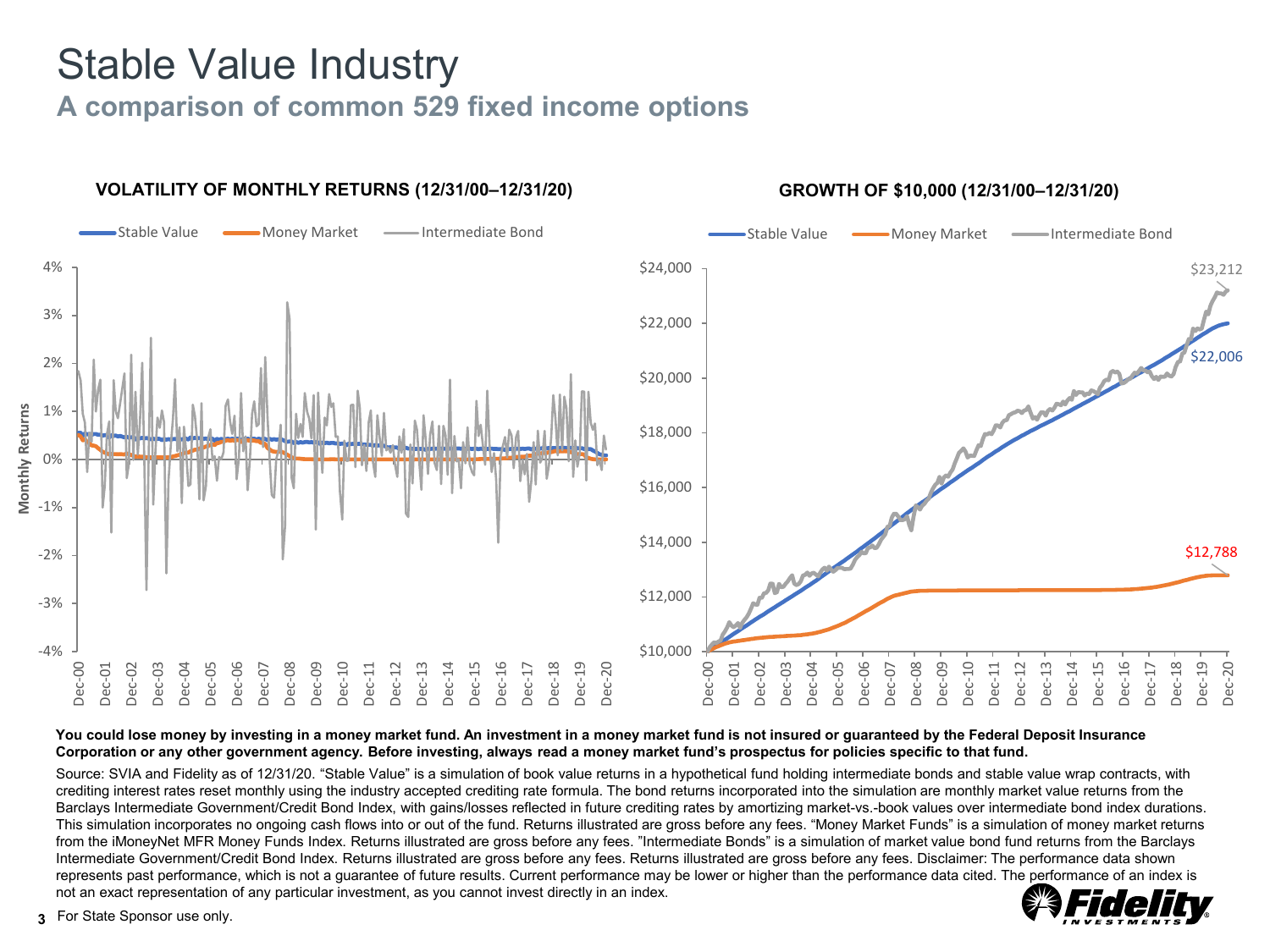## Conservative Investment Participant Preference in 529s **Growing Participant Preference for Stable Value Products**



|                           | <b>Stable Value</b>                                                          | <b>Money</b><br><b>Market</b>                                                                      |
|---------------------------|------------------------------------------------------------------------------|----------------------------------------------------------------------------------------------------|
| Investment<br>Objective   | Preservation of<br>principal                                                 | Preservation of<br>principal                                                                       |
| Underlying<br>Investments | High quality short &<br>intermediate term<br>bonds                           | <b>High quality liquid</b><br>securities (gov't<br>bonds, CDs,<br><b>Commercial Paper</b><br>etc.) |
| Yield                     | <b>Fluctuates based on</b><br>crediting rate                                 | Fluctuates based on<br>short-term interest<br>rates                                                |
| Safety of<br>Principal    | <b>Book Value and</b><br>accumulated<br>earnings guaranteed<br>by the issuer | <b>Net Asset Value</b><br>generally stays<br>constant                                              |



**4** Source: Fidelity Investments and ISS Market Intelligence. For State Sponsor use only.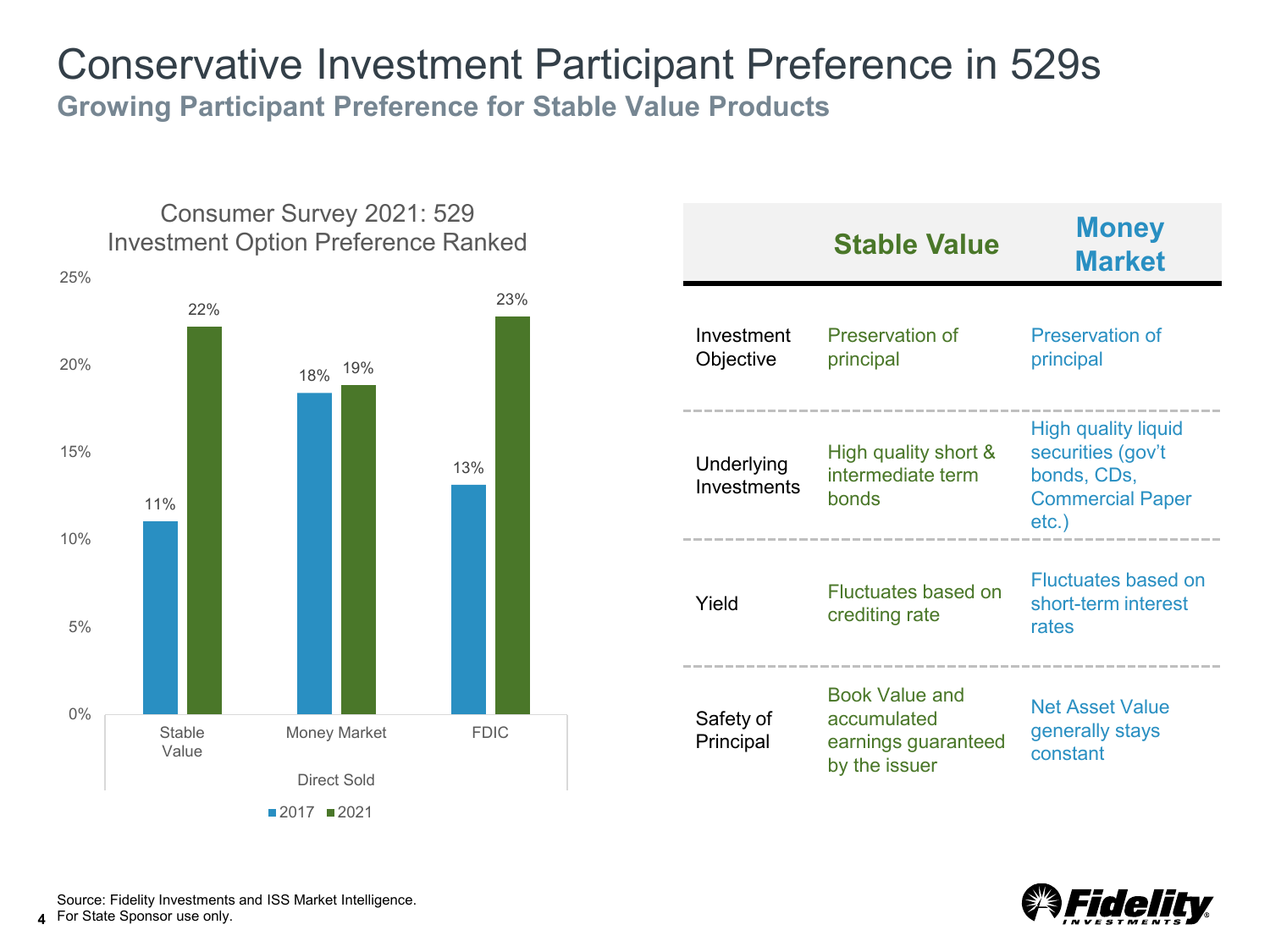# Interest Rate Environment

## **The yield curve has steepened since the end of 2020**



Source: (Left) Bloomberg as of 9/30/21; (Right) Tradeweb, Fidelity Investments as of 9/30/21

de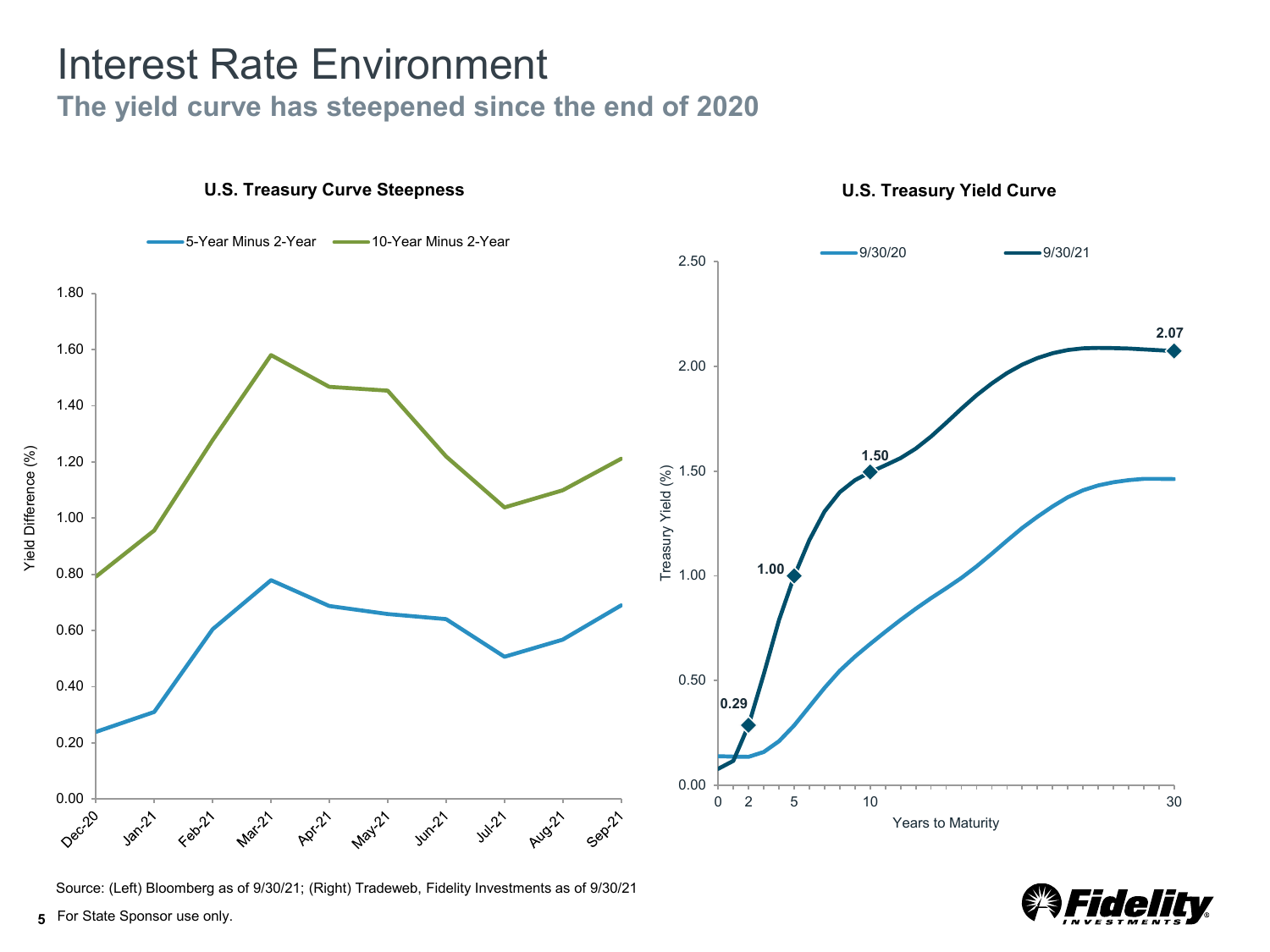## Representative Stable Value Prospect **Scenario Analysis**



**CREDITING RATE AND MARKET TO BOOK RATIO** 

**Model Assumptions:** Market to Book Value: 100.00%, Duration: 3.00 Years, Yield: 1.09%



Source: Fidelity Investments as of 10/31/21.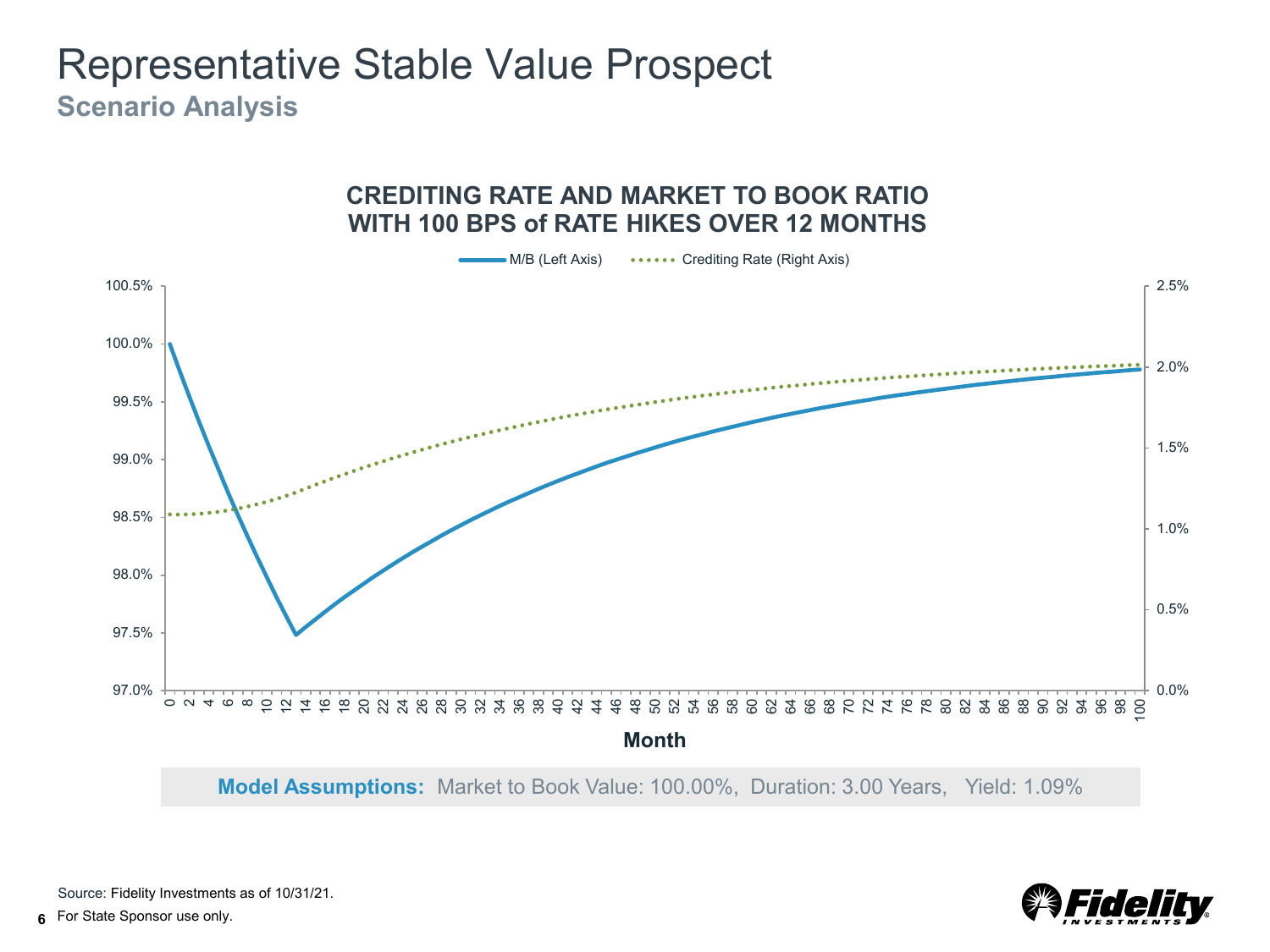# Fidelity Limited Term Bond Team

**Dedicated and experienced team offering diverse strategies**

|                                                       |                                                             | <b>LOW DURATION</b><br><b>STRATEGIES</b>                                                       | <b>SHORT/STABLE VALUE</b>                                        | <b>LIMITED TERM</b>                                                                         | <b>INTERMEDIATE TERM</b>                                        |  |  |  |  |
|-------------------------------------------------------|-------------------------------------------------------------|------------------------------------------------------------------------------------------------|------------------------------------------------------------------|---------------------------------------------------------------------------------------------|-----------------------------------------------------------------|--|--|--|--|
|                                                       | Portfolio<br><b>Benchmark</b>                               | Bloomberg Barclays®<br>U.S. 3-6 Month<br><b>Treasury Bill Index</b>                            | Bloomberg Barclays <sup>®</sup> 1-3 and<br>1-5 Government Credit | 80% Bloomberg Barclays® 1-5<br>Credit/20% Bloomberg<br>Barclays <sup>®</sup> 1-5 Government | Bloomberg Barclays®<br>Intermediate<br><b>Government Credit</b> |  |  |  |  |
|                                                       | <b>Duration</b>                                             | 1 year or less                                                                                 | 1.5 years to 3 years                                             | Less than 3 years                                                                           | Less than 5 years                                               |  |  |  |  |
|                                                       | Quality*                                                    | Primarily investment grade:<br>0% below investment grade                                       | Primarily investment grade:<br>0% below investment grade         | Primarily investment grade:<br>5% below investment grade                                    | Primarily investment grade:<br>10% below investment grade       |  |  |  |  |
| <b>LIMITED</b><br><b>TERM BOND</b><br><b>PLATFORM</b> | \$80.0B<br><b>Total AUM</b>                                 | \$13.7B                                                                                        | \$10.2B<br>Short<br>\$53.8B<br>\$43.6B<br><b>Stable Value</b>    | \$6.3B                                                                                      | \$6.2B                                                          |  |  |  |  |
|                                                       | <b>Portfolio</b>                                            |                                                                                                |                                                                  |                                                                                             |                                                                 |  |  |  |  |
|                                                       | <b>Managers</b>                                             | Dave DeBiase, CFA, 26 years experience   Rob Galusza, 36 years   Julian Potenza, CFA, 17 years |                                                                  |                                                                                             |                                                                 |  |  |  |  |
| <b>DEDICATED</b><br><b>RESOURCES</b>                  | <b>Institutional</b><br><b>Portfolio</b><br><b>Managers</b> | Chris Lewis, 30 years experience   Sean Walker, 23 years                                       |                                                                  |                                                                                             |                                                                 |  |  |  |  |
|                                                       | Quantitative<br><b>Analysts</b>                             | Prashant Kharade, CFA, 17 years experience                                                     |                                                                  |                                                                                             |                                                                 |  |  |  |  |
|                                                       | Legal                                                       | Donald Caiazza, 16 years                                                                       |                                                                  |                                                                                             |                                                                 |  |  |  |  |
|                                                       | Over 25 Support<br><b>Professionals</b>                     | Compliance                                                                                     | <b>Product Management &amp;</b><br><b>Analysis</b>               | <b>Investment Services Team</b>                                                             | <b>Technology</b>                                               |  |  |  |  |

\*Quality limits based on time of purchase.

Source: Fidelity Investments, as of 3/31/21. Data is unaudited. Fidelity fixed income assets include investment grade and high income products, bond sub-portfolios of multi-asset class strategies and money market cash management vehicles. Totals may vary due to rounding.

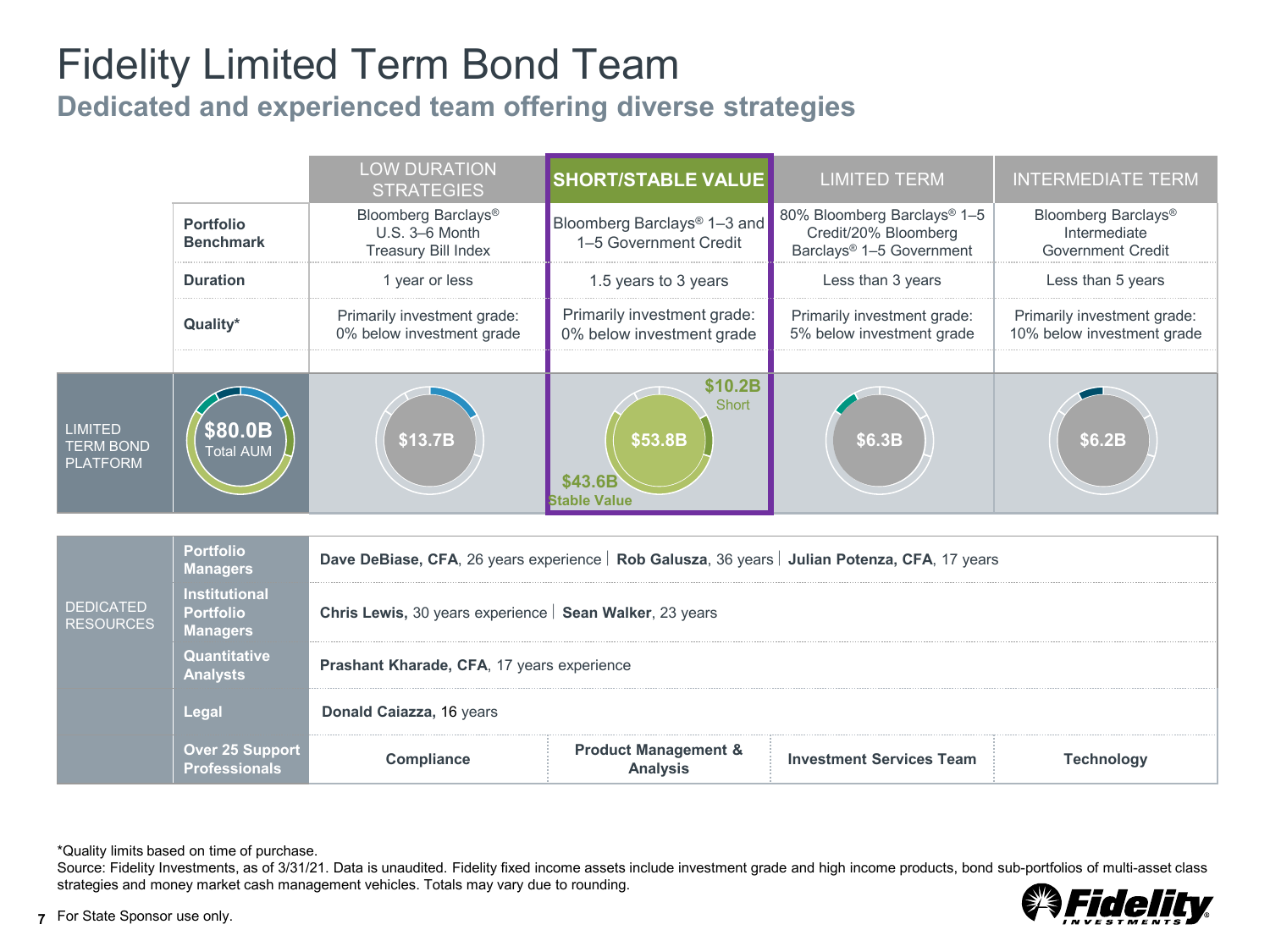# Fidelity Education Income Fund Portfolio Overview

## **Portfolio characteristics**

| <b>Characteristics</b> | <b>Fidelity</b><br><b>Education</b><br><b>Income Fund</b> | <b>Fidelity Education Income</b><br>Composite Index* |
|------------------------|-----------------------------------------------------------|------------------------------------------------------|
| Duration (years)       | 2.97                                                      | 2.95                                                 |
| Yield                  | 0.87%                                                     | $0.60\%$                                             |

| <b>Ratings Allocation (%)*</b> | <b>Fidelity</b><br><b>Education</b><br><b>Income Fund</b> | <b>Fidelity Education Income</b><br>Composite Index* |
|--------------------------------|-----------------------------------------------------------|------------------------------------------------------|
| AAA                            | 63.8                                                      | 823                                                  |
| AA                             | 2.3                                                       | 3.2                                                  |
|                                | 16.8                                                      | 14.5                                                 |
| <b>BBB</b>                     | 17 <sub>1</sub>                                           | 0 O                                                  |
| $<$ RRR                        | 0 <sub>0</sub>                                            | 0 O                                                  |
| <b>Total</b>                   | 100.0%                                                    | 100.0%                                               |



\*Fidelity Education Income Composite Index consists of 80% Bloomberg 1-5 Government/Credit A or Better Bond Index and 20% Bloomberg Intermediate Government/Credit A or Better Bond Index. Duration is a measure of a security's price sensitivity to changes in interest rates. Duration differs from maturity in that it considers a security's interest payments in addition to the amount of time until the security maturity, and also takes into account certain maturity shortening features (e.g., demand features, interest rate resets, and call options) when applicable. Securities with longer durations generally tend to be more sensitive to interest rate changes than securities with shorter durations. A fund with a longer average duration generally can be expected to be more sensitive to interest rate changes than a fund with a shorter average duration.

\**Credit ratings for a rated issuer or security are categorized using the Bloomberg methodology (i.e., one of one; lesser of two; middle of three credit ratings among the following three Nationally Recognized Statistical Rating Organizations ("NRSRO"): Moody's Investors Service (Moody's); Standard & Poor's Ratings Services (S&P); and Fitch, Inc.) AAA allocation includes Treasuries, US*  Government Securities, Not Rated, and cash. The table information is based on the combined investments of the fund and its pro-rata share of any investments in other Fidelity funds.



Source: Fidelity Investments as of 9/30/21.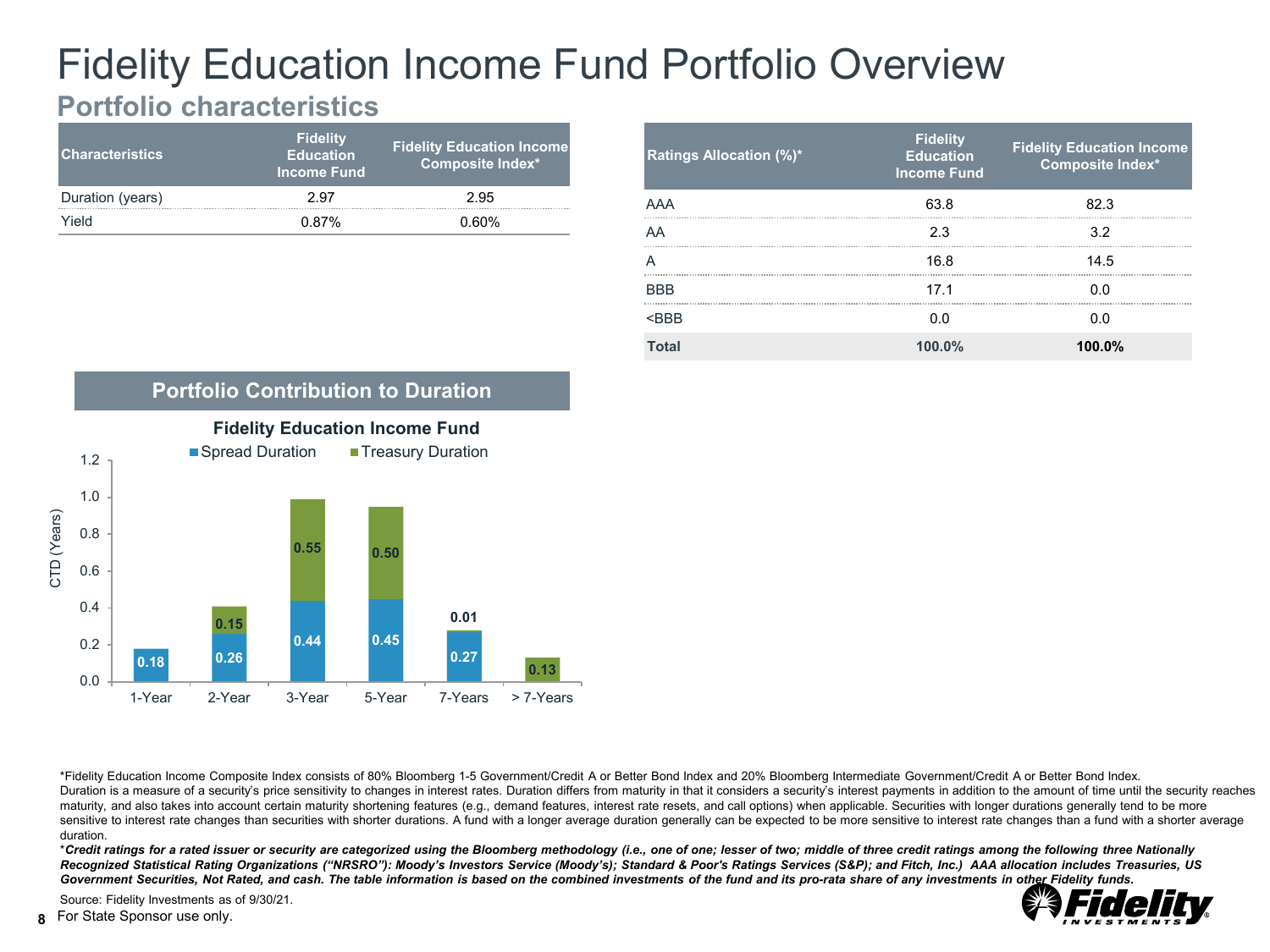## Fidelity Education Income Fund Portfolio Overview **Portfolio characteristics**

| Sector Allocation (%)                             | <b>Fidelity</b><br><b>Education</b><br><b>Income Fund</b> | <b>Fidelity Education</b><br><b>Income Composite Difference</b><br>$Index*$ |         |
|---------------------------------------------------|-----------------------------------------------------------|-----------------------------------------------------------------------------|---------|
| U.S. Treasury                                     | 39.0                                                      | 73.2                                                                        | $-34.2$ |
| TIPS                                              | 0 O                                                       | 0 O                                                                         | 0 O     |
| U.S. Agency                                       | 0.0                                                       | 3.4                                                                         | $-34$   |
| Other Government-Related<br>$(U.S.$ and Non-U.S.) | 0 <sub>0</sub>                                            | 7.0                                                                         | $-7.0$  |
| Corporate                                         | 36.3                                                      | 164                                                                         | 19.9    |
| MBS Pass-through                                  | 14.3                                                      | 0.0                                                                         | 14.3    |
| <b>ABS</b>                                        | 5.0                                                       | n n                                                                         | 5.0     |
| <b>CMBS</b>                                       | 46                                                        | 0 O                                                                         | 46      |
| CMO                                               | 0 O                                                       | 0 O                                                                         | 0 O     |
| Cash/Other                                        | 0 8                                                       | 0 O                                                                         | 0.8     |
| Total                                             | 100.0%                                                    | 100.0%                                                                      |         |

| <b>Consumer ABS Allocation</b> |       |      |       |
|--------------------------------|-------|------|-------|
| <b>Credit Card</b>             | ი 5   | ი ი  | $-12$ |
| Car Loan                       |       |      |       |
| Home Equity                    |       | ი ი  |       |
| <b>Residential Mortgage</b>    |       |      |       |
| Other ABS                      |       |      |       |
| Total                          | 5. በ% | በ በ% | 8%    |

| <b>Sector Allocation (%)</b> | <b>Fidelity</b><br><b>Education</b><br><b>Income Fund</b> | <b>Fidelity Education</b><br><b>Income Composite</b><br>Index* | <b>Difference</b> |
|------------------------------|-----------------------------------------------------------|----------------------------------------------------------------|-------------------|
| Banking                      | 17.1                                                      | 8.2                                                            | 8.9               |
| Communications               | 5.0                                                       | 0.4                                                            | 4.6               |
| Energy                       | 5.0                                                       | 1.0                                                            | 4.0               |
| Insurance                    | 2.2                                                       | 0.5                                                            | 1.7               |
| <b>Capital Goods</b>         | 1.7                                                       | 0.7                                                            | 1.0               |
| <b>Finance Companies</b>     | 0.9                                                       | 0.0                                                            | 0.9               |
| <b>Consumer Non-Cyclical</b> | 1.7                                                       | 1.4                                                            | 0.3               |
| Consumer Cyclical            | 1.5                                                       | 1.2                                                            | 0.3               |
| Electric                     | 0.8                                                       | 0.6                                                            | 0.2               |
| <b>Brokerage</b>             | 0.4                                                       | 0.3                                                            | 0.1               |
| <b>Utility Other</b>         | 0.0                                                       | 0.0                                                            | 0.0               |
| <b>Industrial Other</b>      | 0.0                                                       | 0.0                                                            | 0.0               |
| <b>Finance Other</b>         | 0.0                                                       | 0.0                                                            | 0.0               |
| <b>Natural Gas</b>           | 0.0                                                       | 0.0                                                            | 0.0               |
| <b>Basic Industry</b>        | 0.0                                                       | 0.1                                                            | $-0.1$            |
| Transportation               | 0.0                                                       | 0.1                                                            | $-0.1$            |
| <b>Real Estate</b>           | 0.0                                                       | 0.2                                                            | $-0.2$            |
| Technology                   | 0.0                                                       | 1.7                                                            | $-1.7$            |
| <b>Total</b>                 | 36.3%                                                     | 16.4%                                                          | 19.9%             |

Sector allocation is presented to illustrate examples of the sectors in which the portfolios may invest, and may not be representative of current or future investments. Should not be construed or used as a recommendation for any sector.

\*Fidelity Education Income Composite Index consists of 80% Bloomberg 1-5 Government/Credit A or Better Bond Index and 20% Bloomberg Intermediate Government/Credit A or Better Bond Index. Source: Fidelity Investments as of 9/30/21.

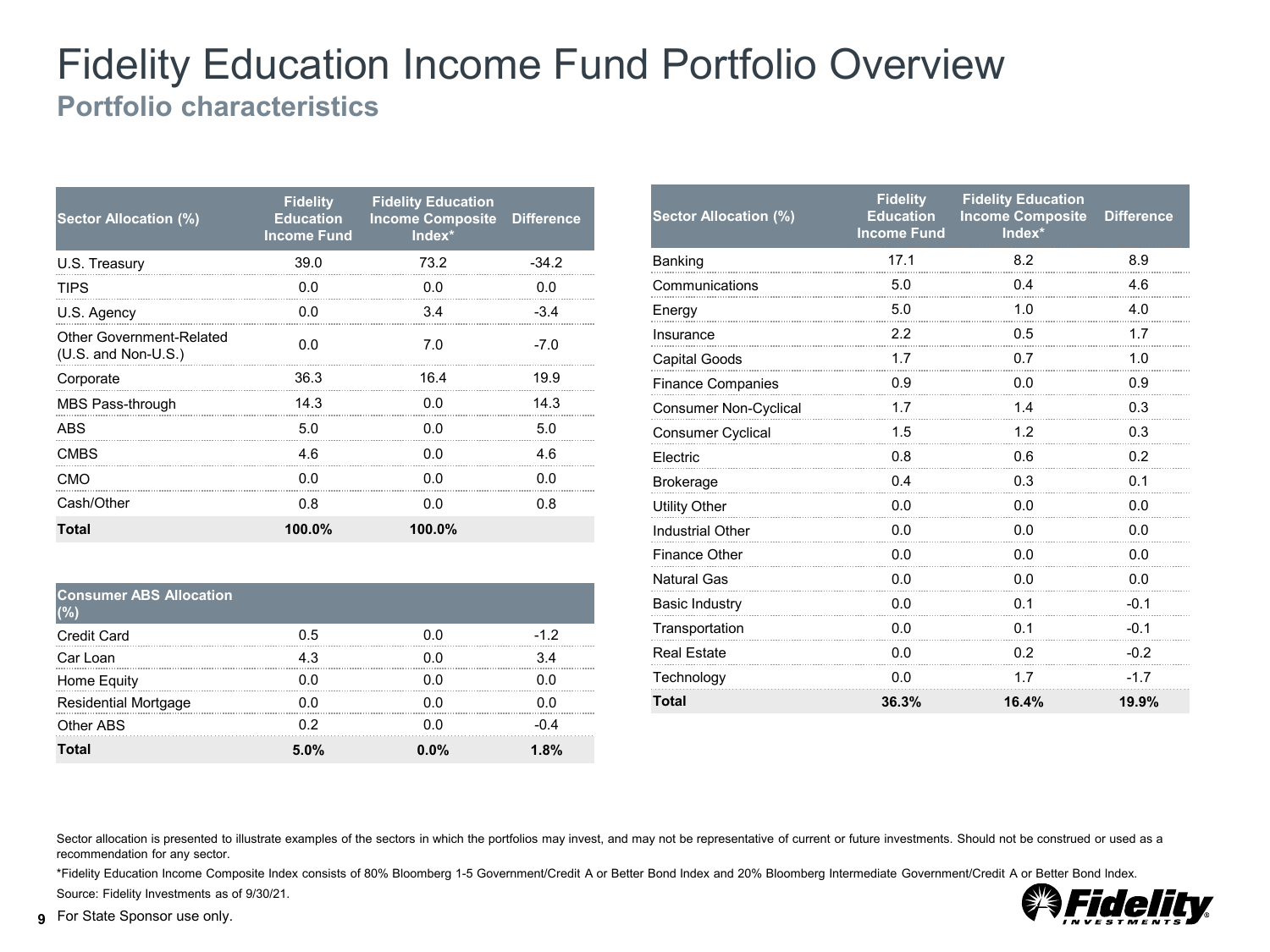# Key Topics to Consider

## **Considerations when adding Stable Value**

- If adding stable value, decide if plan will map money market assets
- If yes, plan must decide if they want to keep money market as an existing investment option.
- If plan chooses to add stable value and retain a money market or bank deposit portfolio, participants will be restricted from direct stable value to money market or bank deposit portfolio exchanges
- If not adding stable value, money market option remains in place

## **Fees**

- In addition to the fund and program fees, stable value is subject to wrap fees which may vary with market conditions
- Wrap fees are negotiated by Fidelity on behalf of the plan but ultimately paid to the issuer of the wrap contract
- Total current fees of 53bp (30bp fund +15bp wrap + 8bp program)

## **Liquidity**

- In the event that the plan decides to remove Stable Value, the plan must notify Fidelity
- Fidelity will ensuring orderly liquidation of the assets to protect the remaining investors in the portfolio
- Plan participants will still have the ability to buy or sell the portfolio at book value

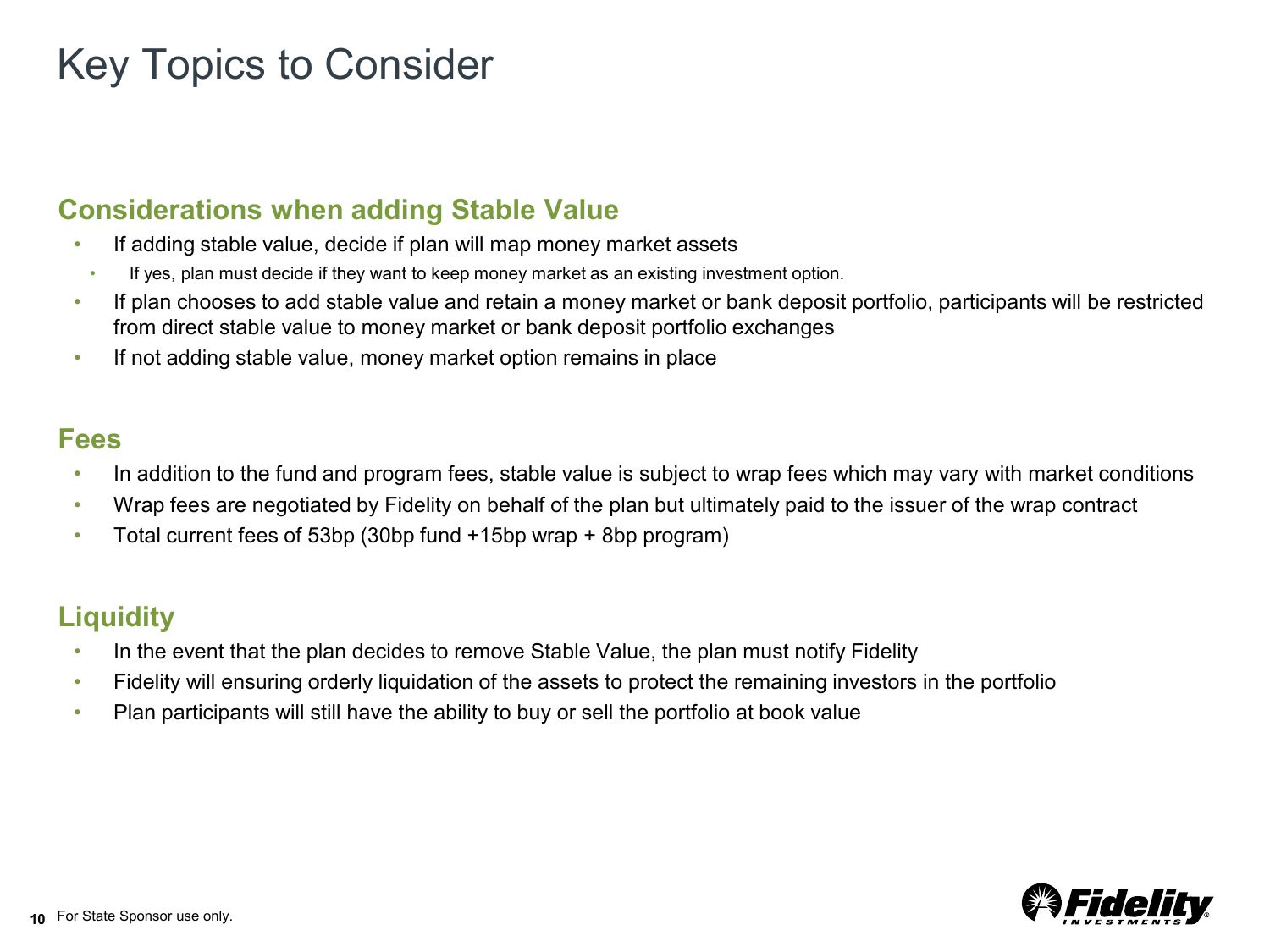# FIAM Composite Performance Review (Gross %)

**Performance as of September 30, 2021**

|                                                 |         | <b>Annualized</b> |         |            |  |  |  |  |
|-------------------------------------------------|---------|-------------------|---------|------------|--|--|--|--|
|                                                 | 1-Year* | $3-Year*$         | 5-Year* | $10-Year*$ |  |  |  |  |
| <b>Short Duration</b>                           | 0.35    | 3.08              | 2.15    | 1.86       |  |  |  |  |
| Bloomberg Barclays 1-3 Year Gov't/Credit        | 0.30    | 2.87              | 1.89    | 1.47       |  |  |  |  |
| <b>Active Return</b>                            | 0.05    | 0.21              | 0.26    | 0.39       |  |  |  |  |
| <b>Short-Intermediate Duration</b>              | $-0.25$ | 3.61              | 2 27    | 2.11       |  |  |  |  |
| Bloomberg Barclays 1-5 Year Gov't/Credit        | $-0.22$ | 3.45              | 2.01    | 1.77       |  |  |  |  |
| <b>Active Return</b>                            | $-0.03$ | 0.16              | 0.26    | 0.34       |  |  |  |  |
| Intermediate Duration                           | 0.92    | 5.48              |         |            |  |  |  |  |
| Bloomberg Barclays US Intermediate Gov't/Credit | $-0.40$ | 4.63              | 2.60    | 2.52       |  |  |  |  |
| <b>Active Return</b>                            | 1.32    | 0.85              | 0.68    | 0.59       |  |  |  |  |

\*Performance shown is gross of any fees and expenses, including advisory fees, which when deducted will reduce returns. See the GIPS Composite Performance Data for annual performance figures that are net of the maximum investment advisory fee charged any client employing this strategy.



Source: Fidelity Investments.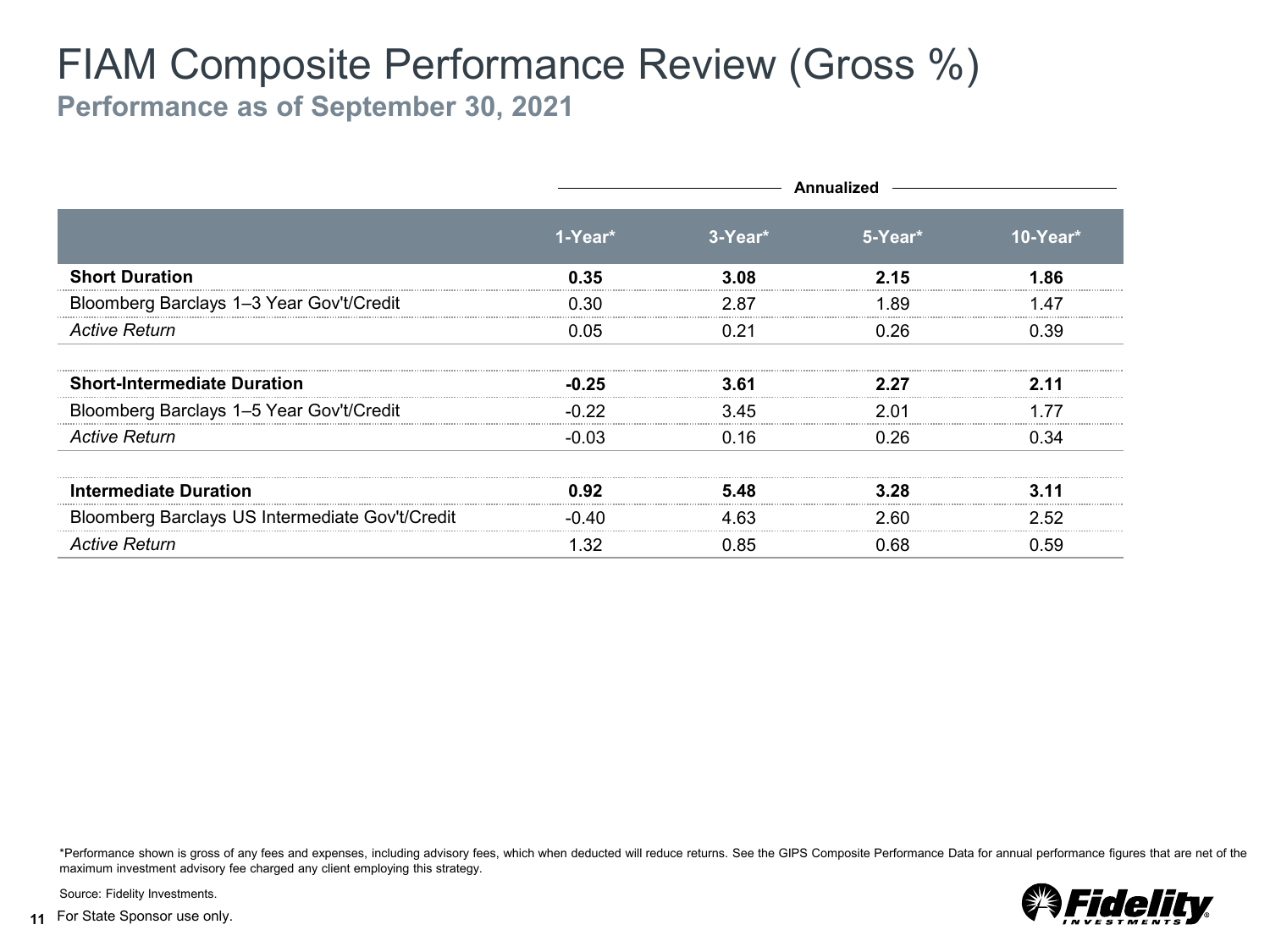## Fidelity Education Income Fund Performance **As of September 30, 2021**

**CUMULATIVE (%)**

|                                           | 1-Month | 3-Month | 6-Month | Since Inception** |
|-------------------------------------------|---------|---------|---------|-------------------|
| <b>Fidelity Education Income Fund</b>     | $-0.50$ |         |         | 0.04              |
| Fidelity Education Income Composite Index | $-0.52$ | በ ዓ5    | -0.45   | $-0.28$           |
| Relative                                  | 0.02    | 0.08.   | N 19    | 0.32              |

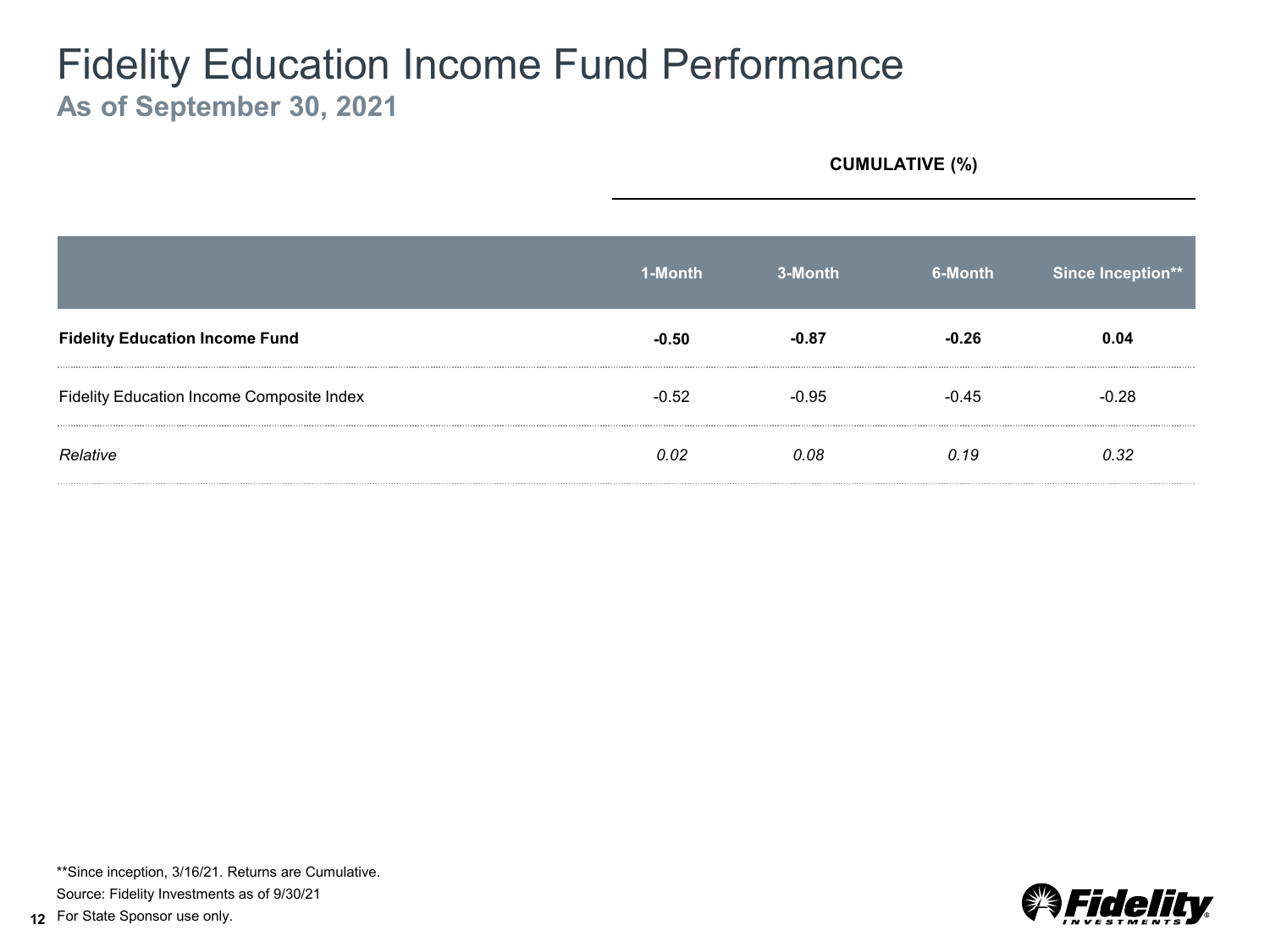

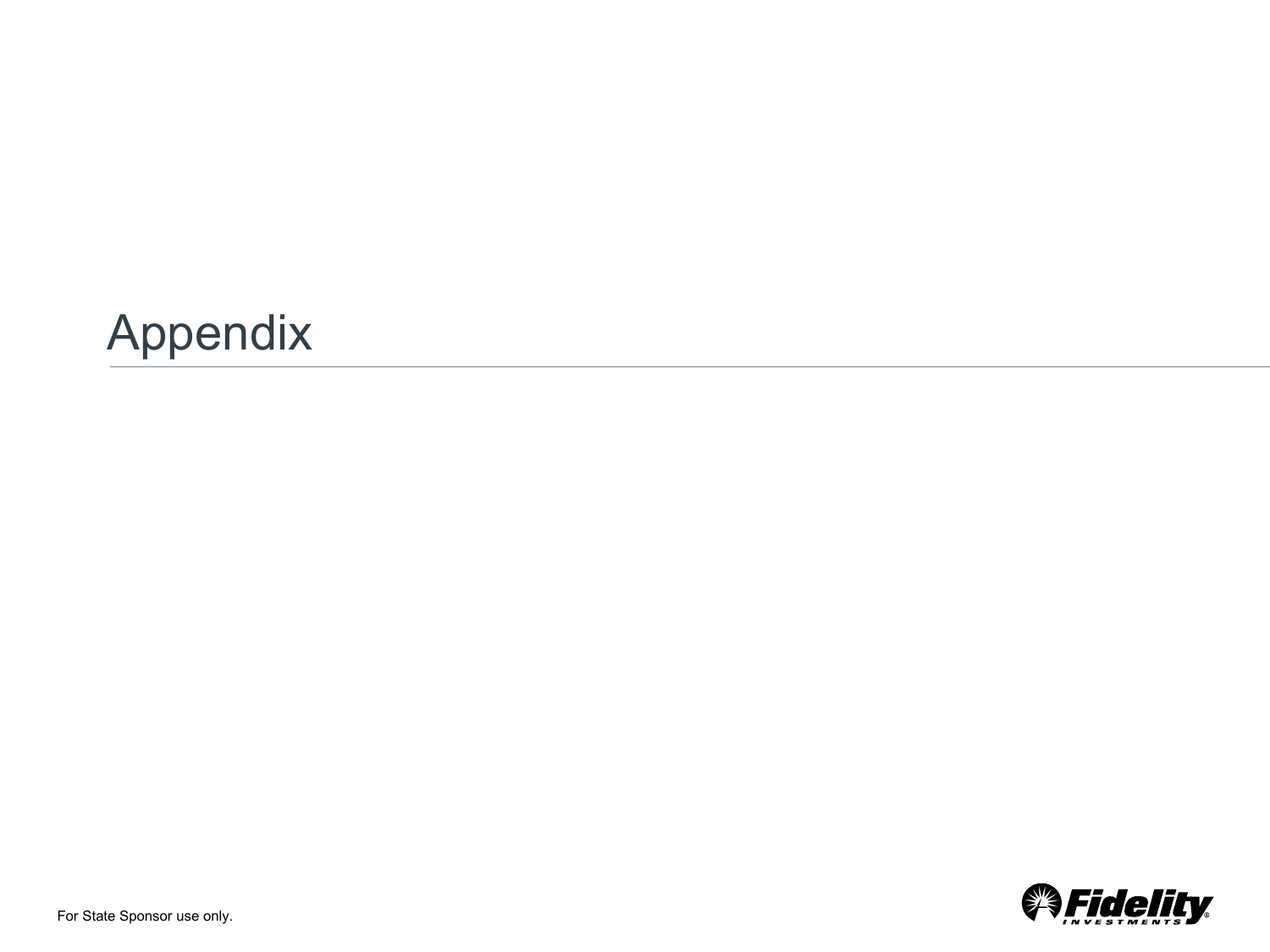# **Biographies**

## **Robert Galusza**

*Portfolio Manager*

Rob Galusza is a portfolio manager in the Fixed Income division at Fidelity Investments. Fidelity Investments is a leading provider of investment management, retirement planning, portfolio guidance, brokerage, benefits outsourcing, and other financial products and services to more than 26 million individuals, institutions, and financial intermediaries.

In this role, Mr. Galusza co-manages Fidelity and Fidelity Advisor Short-Term Bond Funds, Fidelity and Fidelity Advisor Limited Term Bond Funds, Fidelity Limited Term Bond ETF, Fidelity Intermediate Bond Fund, Fidelity Conservative Income Bond Fund, Fidelity Flex Conservative Income Bond Fund, Fidelity Series Short-Term Credit Fund, Fidelity Flex Short-Term Bond Fund, and Fidelity Stable Value Portfolios, as well as short duration portfolios for institutional clients.

Prior to assuming his portfolio management responsibilities in 1995, Mr. Galusza held various roles within Fidelity Management Trust Company, including portfolio manager and portfolio analyst.

Before joining Fidelity in 1987, Mr. Galusza was an international underwriter at Chubb and Son Inc. In this capacity, he performed risk analysis on international corporations. He has been in the insurance and financial industries since 1985.

Mr. Galusza earned his bachelor of science degree in finance, with concentrations in investments and marketing, from Babson College and his master of science degree in finance from the Carroll School of Management at Boston College.

## **Dave DeBiase, CFA** *Portfolio Manager*

Dave DeBiase is a portfolio manager in the Fixed Income division at Fidelity Investments. Fidelity Investments is a leading provider of investment management, retirement planning, portfolio guidance, brokerage, benefits outsourcing, and other financial products and services to more than 26 million individuals, institutions, and financial intermediaries.

As a member of Fidelity's limited term bond team, Mr. DeBiase manages mutual funds, ETFs, commingled pools, and institutional separate accounts. His responsibilities include Fidelity and Fidelity Advisor Limited Term Bond Funds, Fidelity Limited Term Bond ETF, Fidelity Intermediate Bond Fund, and stable value portfolios.

Prior to assuming his current role, Mr. DeBiase was a trader in the Fixed Income division and was responsible for trading, relative value assessment and analysis of mortgage-backed securities and corporate bonds.

Before joining Fidelity in 2006, he worked as a senior structured products analyst at Standish Mellon Asset Management. He has been in the financial industry since 2000.

Mr. DeBiase earned his bachelor of business science degree in accounting from Bentley College and his master of business administration degree from Boston College. He is also a CFA® charterholder.

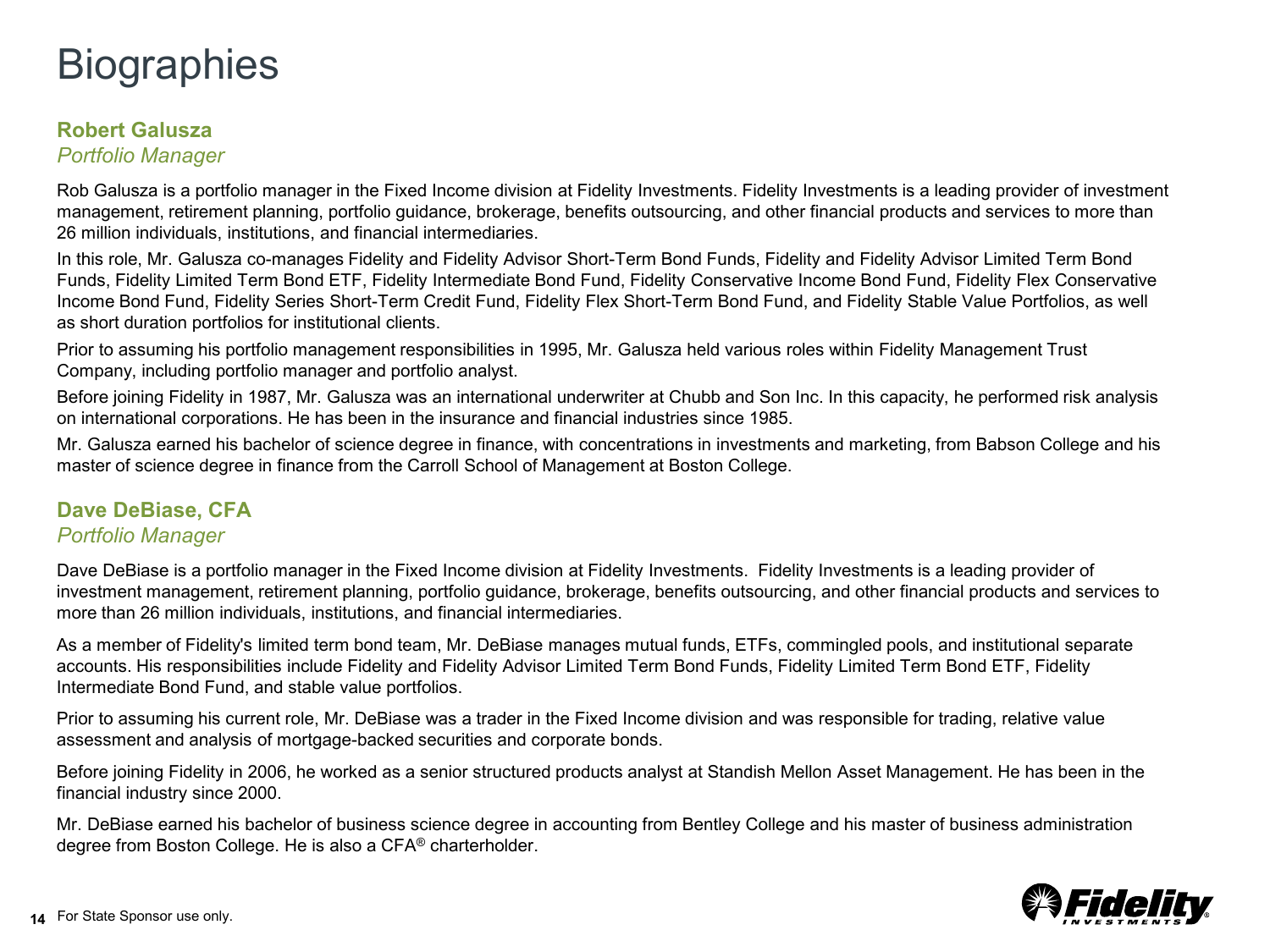# **Biographies**

## **Julian Potenza, CFA** *Portfolio Manager*

Julian Potenza is a portfolio manager in the Fixed Income division at Fidelity Investments. Fidelity Investments is a leading provider of investment management, retirement planning, portfolio guidance, brokerage, benefits outsourcing, and other financial products and services to more than 26 million individuals, institutions, and financial intermediaries.

In this role, Mr. Potenza co-manages Fidelity and Fidelity Advisor Short-Term Bond Funds, Fidelity Conservative Income Bond Fund, Fidelity Flex Conservative Income Bond Fund, Fidelity Series Short-Term Credit Fund, Fidelity Flex Short-Term Bond Fund, and Fidelity Stable Value Portfolios, as well as short duration portfolios for institutional clients.

Prior to assuming his current portfolio management responsibilities, Mr. Potenza was a research analyst, where he generated macroeconomic research and strategic asset allocation recommendations for investment-grade bond and money market portfolios. He also covered financial and industrial sectors from 2007 to 2012 as a member of the credit research team.

Prior to joining Fidelity in 2007, Mr. Potenza was a credit analyst at Investors Bank and Trust. He has been in the financial industry since 2003.

Mr. Potenza earned his bachelor of science degree in finance and economics from the Carroll School of Management at Boston College. He is a CFA® charterholder.

## **Sean Walker** *Institutional Portfolio Manager*

Sean Walker is an institutional portfolio manager in the Fixed Income division at Fidelity Investments. Fidelity Investments is a leading provider of investment management, retirement planning, portfolio guidance, brokerage, benefits outsourcing, and other financial products and services to more than 20 million individuals, institutions, and financial intermediaries.

In this role, Mr. Walker is responsible for the development and oversight of institutional Fixed Income investment strategies.

Prior to joining Fidelity in 2007, Mr. Walker was a vice president and institutional product manager for MFS Investment Management, where he focused on multi-sector fixed income investment strategies. Previously, he was an analyst in the Fixed Income Investment division at Putnam Investments. Mr. Walker has been in the financial industry since beginning his career at Brown Brothers Harriman & Co. in 1997.

Mr. Walker earned his bachelor of arts degree in political science from Hobart College.

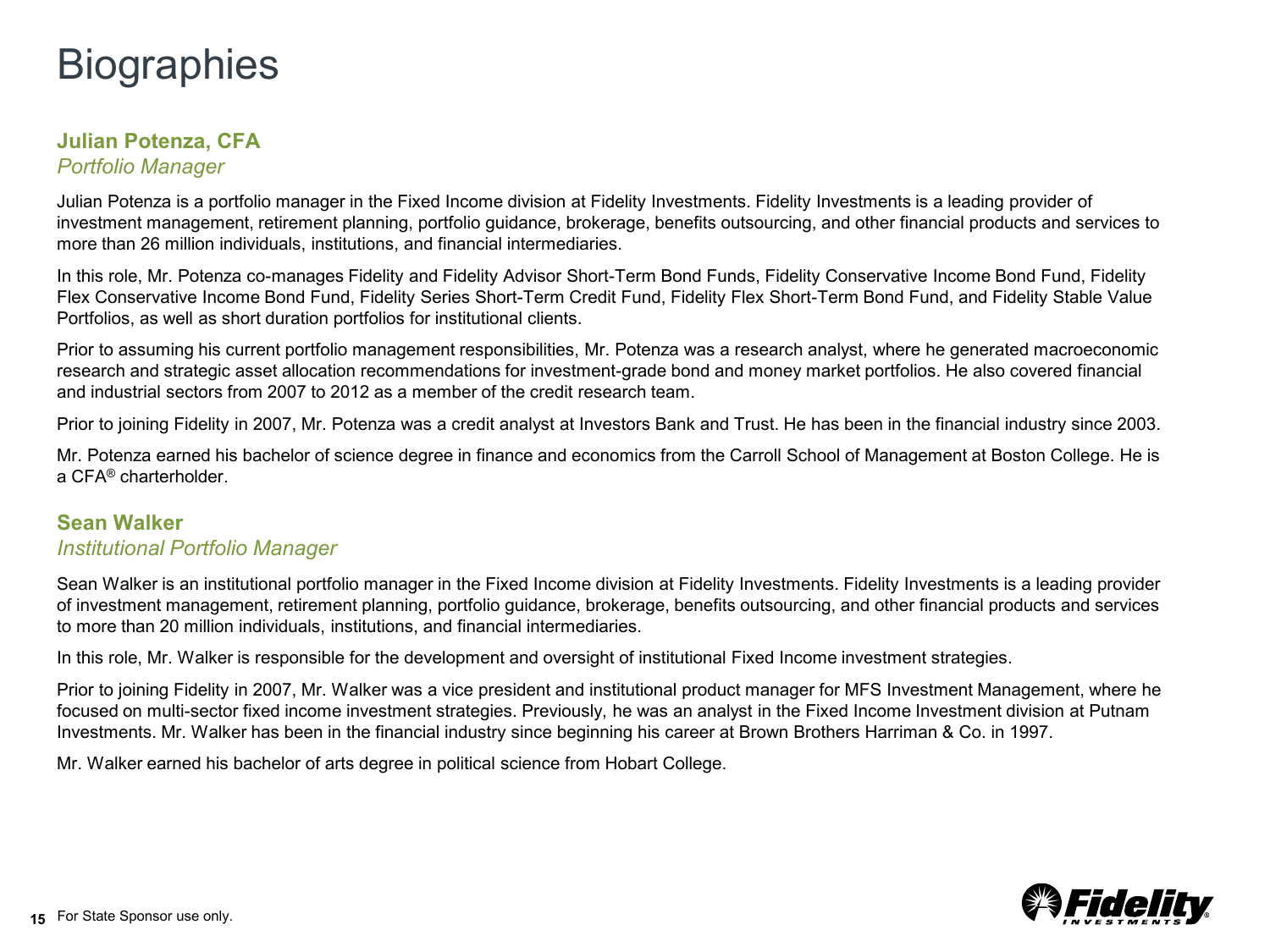# **Biographies**

### **Chris Lewis** *Institutional Portfolio Manager*

Chris Lewis is an institutional portfolio manager in the Fixed Income division at Fidelity Investments. Fidelity Investments is a leading provider of investment management, retirement planning, portfolio guidance, brokerage, benefits outsourcing, and services to more than 26 million people, institutions, and financial intermediaries.

In this role, Mr. Lewis provides strategy and communications to business partners regarding the management of Fidelity Institutional Liquidity Management Solutions (FILMS) group at Fidelity Institutional Asset Management® (FIAM®) and for the development and oversight of institutional fixed income investment strategies.

Prior to assuming his current position in 2018, Mr. Lewis was a senior vice president responsible for relationship management and new business development for FILMS serving institutional intermediaries, banks, and broker dealers. He has been in the financial industry since 1991.

Mr. Lewis earned his bachelor of arts degree in business and managerial economics from Ohio Wesleyan University and his master of business administration degree from Emory University Goizueta Business School.

### **Kerry Pope, CFA** *Institutional Portfolio Manager*

Kerry Pope is an institutional portfolio manager in the Fixed Income division at Fidelity Investments. Fidelity Investments is a leading provider of investment management, retirement planning, portfolio guidance, brokerage, benefits outsourcing, and other financial products and services to more than 26 million individuals, institutions, and financial intermediaries.

In this role, he provides strategy and communications to business partners regarding the management of Fidelity Institutional Asset Management® (FIAM®) Liquidity Management Solutions.

Prior to joining Fidelity in 2011, Mr. Pope was senior vice president of liability management at State Street Corporation, Treasury, from 2004 to 2008. Previously, he served as senior vice president of global money markets at State Street Corporation, FX Money Markets, for 10 years. He has been in the financial industry since 1986.

Mr. Pope earned his bachelor of science degree in business administration from the University of New Hampshire and his master of business administration degree in finance investments from Boston University. He is also a CFA® charterholder.

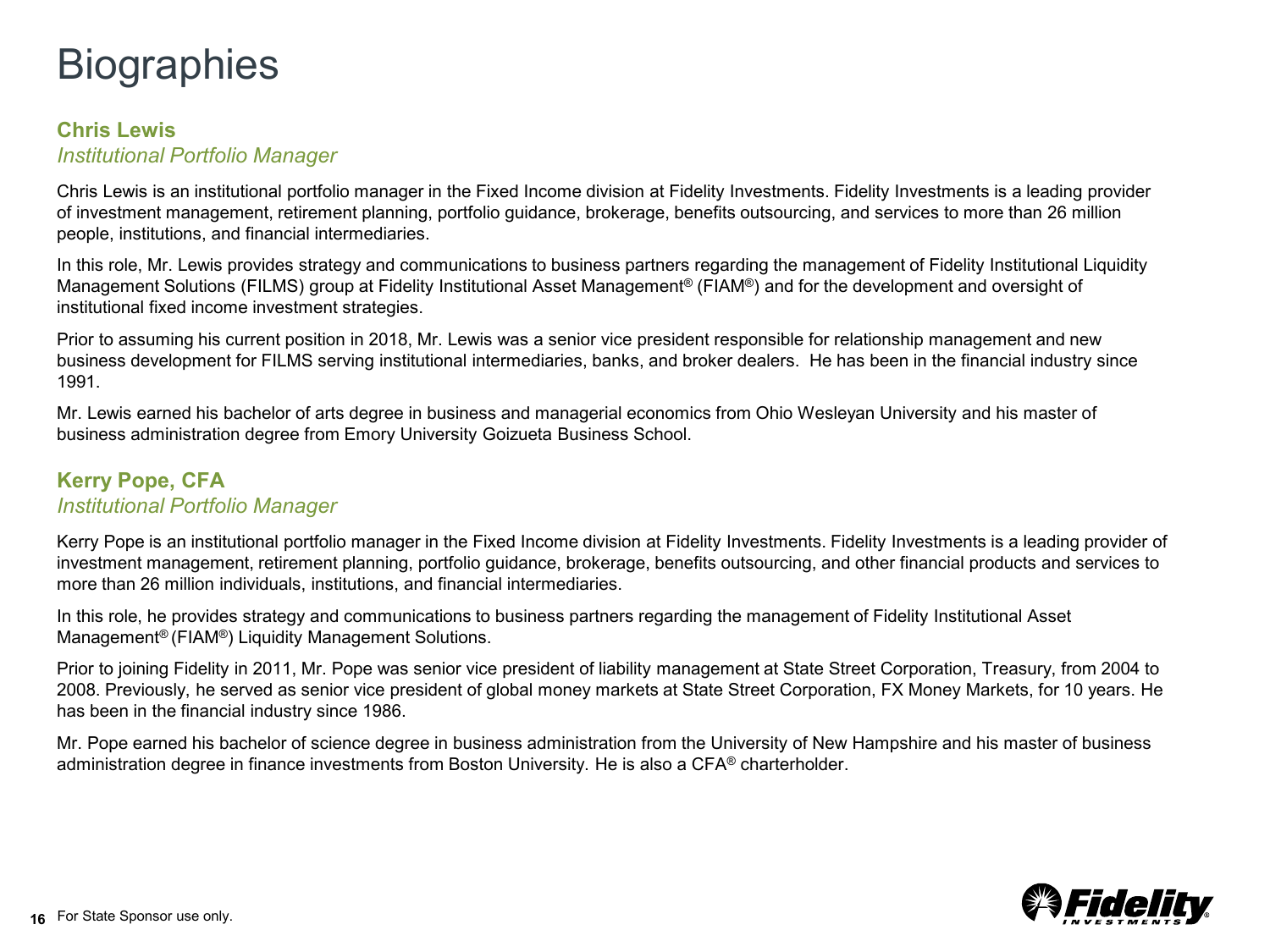## **Short Duration NCF Composite (USD) Versus Bloomberg US 1-3 Year Government/Credit Bond Index**

### **As of September 30, 2021**

| Period      | <b>Composite Return</b><br>(Gross%) | <b>Composite Return</b><br>(Net%) | <b>Benchmark Return</b><br>(%) | <b>Value Added</b><br>$(%)^*$ | Number of<br>Portfolios | Total<br><b>Composite Assets</b><br>End of Period (\$M) | Composite<br>3 Year Standard<br>Deviation (Gross%) | <b>Benchmark</b><br>3 Year Standard<br>Deviation (%) | <b>Asset Weighted</b><br><b>Standard Deviation</b><br>(Gross%) | Total<br>Firm Assets(\$B) |
|-------------|-------------------------------------|-----------------------------------|--------------------------------|-------------------------------|-------------------------|---------------------------------------------------------|----------------------------------------------------|------------------------------------------------------|----------------------------------------------------------------|---------------------------|
| 2021 YTD    | 0.02                                | (0.16)                            | 0.09                           | (0.07)                        |                         | 1.728                                                   | 1.09                                               | 0.97                                                 | N/A                                                            | N/A                       |
| 2020 Annual | 3.92                                | 3.66                              | 3.33                           | 0.59                          |                         | 1.677                                                   | 1.08                                               | 0.99                                                 | 0.25                                                           | 1088                      |
| 2019 Annual | 4.30                                | 4.04                              | 4.03                           | 0.27                          |                         | 1.583                                                   | 0.88                                               | 0.93                                                 | 0.13                                                           | 960                       |
| 2018 Annual | 1.66                                | 1.41                              | 1.60                           | 0.06                          |                         | 1,555                                                   | 0.78                                               | 0.83                                                 | N/A                                                            | 705                       |
| 2017 Annual | 1.24                                | 0.99                              | 0.84                           | 0.40                          | less than 5             | 1.474                                                   | 0.75                                               | 0.74                                                 | N/A                                                            | 613                       |
| 2016 Annual | l.59                                | 1.34                              | 1.28                           | 0.31                          | less than 5             | 1.478                                                   | 0.78                                               | 0.76                                                 | N/A                                                            | 552                       |
| 2015 Annual | 0.98                                | 0.72                              | 0.65                           | 0.33                          | less than 5             | 1.506                                                   | 0.72                                               | 0.59                                                 | N/A                                                            | 603                       |
| 2014 Annual | 1.27                                | 0.99                              | 0.77                           | 0.50                          | less than 5             | 1.445                                                   | 0.68                                               | 0.50                                                 | N/A                                                            | 742                       |
| 2013 Annual | 0.84                                | 0.57                              | 0.64                           | 0.20                          | less than 5             | i,199                                                   | 0.79                                               | 0.55                                                 | N/A                                                            | 737                       |
| 2012 Annual | 2.43                                | 2.15                              | 1.26                           | 1.17                          | less than 5             | 539                                                     | 0.92                                               | 0.73                                                 | N/A                                                            | 669                       |
| 2011 Annual | 2.36                                | 2.08                              | 1.59                           | 0.77                          | less than 5             | 581                                                     | 1.37                                               | 1.01                                                 | N/A                                                            | 665                       |

\* Value Added is calculated by taking the gross composite return less the benchmark return.

#### **Notes**

#### **Definition of the "Firm"**

For GIPS purposes, the "Firm" includes: (1) all of the portfolios managed by the investment management units of the Fidelity Institutional Asset Management group of companies (FIAM) excluding certain portfolios that primarily invest in real property; and (2) portfolios managed by FIAM's affiliates, Fidelity Management & Research Company LLC and its subsidiaries and the fixed income portfolios of Fidelity Management Trust Company (FMTC), that are also substantially similar to institutional mandates advised by FIAM and managed by the same portfolio management team.

#### **Changes to Definition of the "Firm"**

Effective January 1, 2021 the firm was redefined to exclude FIAM's management of certain portfolios that primarily invest in real property. Effective January 1, 2020, certain Fidelity investment advisers in the Firm definition were re-organized and re-named. Effective January 1, 2016, the definition of the Firm was revised to include substantially similar fixed income investment strategies managed by FMTC and the same portfolio management team. Effective November 20, 2015, the Firm name was changed from Pyramis Global Advisors to Fidelity Institutional Asset Management (FIAM). Effective January 1, 2013, the definition of the Firm was revised to include subsidiaries of FMR Co. Effective January 1, 2011, the definition of the Firm was revised to include substantially similar investment strategies managed by FMR Co. and/or FIMM and the same portfolio management team.

#### **Basis of Presentation**

The Firm claims compliance with the Global Investment Performance Standards (GIPS®) and has prepared and presented this report in compliance with the GIPS standards. The firm has been independently verified for the periods January 1, 1990 through December 31, 2019. The verification report(s) is/are available upon request. A firm that claims compliance with the GIPS standards must establish policies and procedures for complying with all the applicable requirements of the GIPS standards. Verification provides assurance on whether the firm's policies and procedures related to composite and pooled fund maintenance, as well as the calculation, presentation, and distribution of performance, have been designed in compliance with the GIPS standards and have been implemented on a firm-wide basis. Verification does not provide assurance on the accuracy of any specific performance report. GIPS® is a registered trademark of CFA Institute. CFA Institute does not endorse or promote this organization, nor does it warrant the accuracy or quality of the content contained herein. The Firm's list of composite descriptions and pooled fund descriptions for limited distribution pooled funds is available upon request. Policies for valuing investments, calculating performance, and preparing GIPS reports are available upon request.

#### **Returns**

Gross composite returns do not reflect the deduction of investment advisory ("IA"), administrative or custodial fees, but do include trading expenses. Net composite returns are calculated by deducting the maximum standard IA fee that could have been charged to any client employing this strategy during the time period shown, exclusive of performance fee or minimum fee arrangements. IA fees paid by a client vary depending upon a variety of factors, including portfolio size and the use of any performance fee or minimum fee arrangement. Actual returns will be reduced by the IA fee and any administrative, custodial, or other fees and expenses incurred. Returns could be higher or lower than those shown. A client's fees are generally calculated based on the average month-end assets at market value during the quarter as calculated by the Firm, and are billed quarterly in arrears. More information regarding fees is available upon request. These investment performance statistics were calculated without a provision for any income taxes.

#### **Composite Description**

The investment objective of this sub-composite is to achieve absolute and risk-adjusted returns in excess of the Bloomberg US 1-3 Year Government/Credit Bond Index through investments in investment-grade fixed income securities including primarily government, corporate, structured securities, and commingled vehicles. The subcomposite is composed of all fee-paying discretionary accounts that are managed by the Firm in this style. This sub-composite, along with one or more other sub-composites, combine to create an aggregate composite.

#### **Composite Inception and Creation Date**

The inception date of this composite is June 30, 1989. This composite was created on January 31, 1996.

#### **Limited Distribution Pooled Funds**

The composite contains one or more limited distribution pooled funds ("LDPF") whose performance is presented net of custody, audit, and other administrative fees. Investment securities transactions for the pool portfolio are accounted for on trade date-plus-one. LDPF names are not included in order to comply with law and regulation which restricts the offer of the LDPF to certain eligible investors or prohibits any offer. Fees and expenses of each LDPF are described in each LDPF's offering and account opening documents and financial statements.

#### **Fee Schedule**

The maximum scheduled investment advisory fee for this strategy is 25 basis points, which may be subject to certain decreases as assets under management increase. The investment advisory fee applicable to a portfolio depends on a variety of factors, including but not limited to portfolio size, the level of committed assets, service levels, the use of a performance fee or minimum fee arrangement, and other factors.

#### **Effect of Investment Advisory Fee**

Returns will be reduced by the investment advisory fee and any other expenses incurred in the management of the portfolio. For example, an account with a compound annual return of 10% would have increased by 61% over five years. Assuming an annual advisory fee of 25 basis points, the net return would have been 59% over five years.

#### **Pooled Fund Fee Schedule**

This composite includes a limited distribution pooled fund, whose maximum scheduled investment advisory fee is 20 basis points.

Past performance is no guarantee of future results.

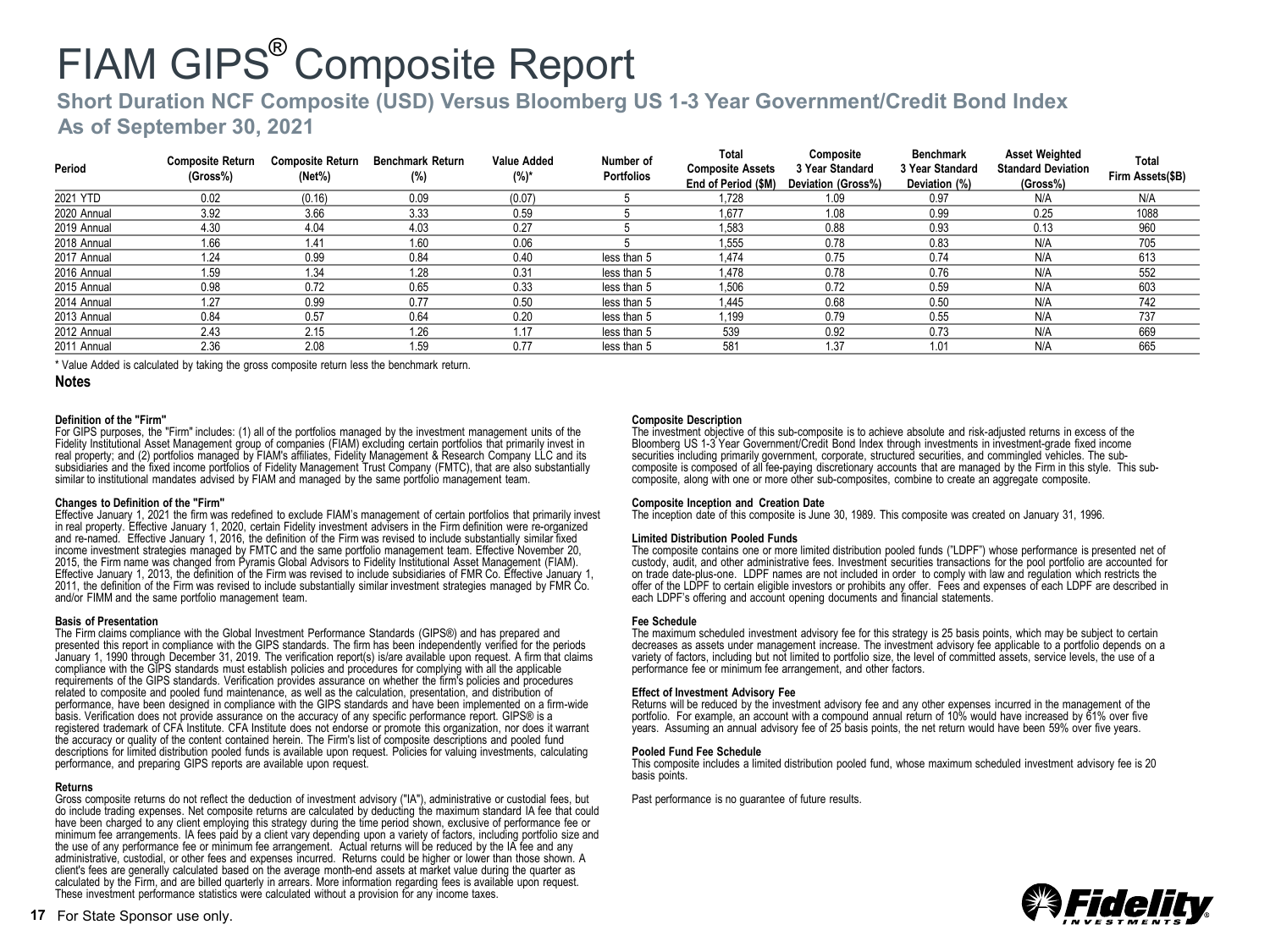## **Short Intermediate Duration Total Composite (USD) Versus Bloomberg 1-5Y Gv/Cr A+Lk1**

### **As of September 30, 2021**

| Period      | <b>Composite Return</b><br>(Gross%) | <b>Composite Return</b><br>$(Net\%)$ | <b>Benchmark Return</b><br>(%) | Value Added<br>(%)* | Number of<br><b>Portfolios</b> | Total<br><b>Composite Assets</b><br>End of Period (\$M) | Composite<br>3 Year Standard<br>Deviation (Gross%) | <b>Benchmark</b><br>3 Year Standard<br>Deviation (%) | <b>Asset Weighted</b><br><b>Standard Deviation</b><br>(Gross%) | Total<br>Firm Assets(\$B) |
|-------------|-------------------------------------|--------------------------------------|--------------------------------|---------------------|--------------------------------|---------------------------------------------------------|----------------------------------------------------|------------------------------------------------------|----------------------------------------------------------------|---------------------------|
| 2021 YTD    | (0.54)                              | (0.73)                               | (0.36)                         | (0.18)              | 22                             | 37.663                                                  | 1.54                                               | 1.52                                                 | N/A                                                            | N/A                       |
| 2020 Annual | 4.89                                | 4.63                                 | 4.56                           | 0.33                | 22                             | 39,496                                                  | 1.51                                               | 1.56                                                 | 0.08                                                           | 1088                      |
| 2019 Annual | 5.19                                | 4.92                                 | 4.59                           | 0.60                | 22                             | 33.631                                                  | 1.33                                               | 1.41                                                 | 0.08                                                           | 960                       |
| 2018 Annual | 1.47                                | $1.2^{\circ}$                        | 1.47                           | 0.00                | 24                             | 34.033                                                  | 1.30                                               | 1.40                                                 | 0.02                                                           | 705                       |
| 2017 Annual | 1.48                                | 1.22                                 | 1.00                           | 0.48                | 23                             | 33,311                                                  | 1.29                                               | 1.33                                                 | 0.04                                                           | 613                       |
| 2016 Annual | 1.75                                | 1.49                                 | 1.24                           | 0.51                | 22                             | 35,246                                                  | 1.33                                               | 1.38                                                 | 0.04                                                           | 552                       |
| 2015 Annual | 1.14                                | 0.88                                 | 1.03                           | 0.11                | 22                             | 32,872                                                  | 1.20                                               | 1.18                                                 | 0.02                                                           | 603                       |
| 2014 Annual | 1.62                                | 1.34                                 | 1.34                           | 0.28                | 25                             | 34.837                                                  | 1.09                                               | 1.04                                                 | 0.03                                                           | 742                       |
| 2013 Annual | 0.27                                | (0.01)                               | 0.11                           | 0.16                | 25                             | 37.588                                                  | 1.24                                               | 1.15                                                 | 0.04                                                           | 737                       |
| 2012 Annual | 2.19                                | 1.90                                 | 1.84                           | 0.35                | 25                             | 39.779                                                  | 1.37                                               | 1.32                                                 | 0.18                                                           | 669                       |
| 2011 Annual | 3.45                                | 3.16                                 | 3.07                           | 0.38                |                                | 26.871                                                  | 1.59                                               | 1.63                                                 | 0.09                                                           | 665                       |

\* Value Added is calculated by taking the gross composite return less the benchmark return.

#### **Notes**

#### **Definition of the "Firm"**

For GIPS purposes, the "Firm" includes: (1) all of the portfolios managed by the investment management units of the Fidelity Institutional Asset Management group of companies (FIAM) excluding certain portfolios that primarily invest in real property; and (2) portfolios managed by FIAM's affiliates, Fidelity Management & Research Company LLC and its subsidiaries and the fixed income portfolios of Fidelity Management Trust Company (FMTC), that are also substantially similar to institutional mandates advised by FIAM and managed by the same portfolio management team.

#### **Changes to Definition of the "Firm"**

Effective January 1, 2021 the firm was redefined to exclude FIAM's management of certain portfolios that primarily invest in real property. Effective January 1, 2020, certain Fidelity investment advisers in the Firm definition were re-organized and re-named. Effective January 1, 2016, the definition of the Firm was revised to include substantially similar fixed income investment strategies managed by FMTC and the same portfolio management team. Effective November 20, 2015, the Firm name was changed from Pyramis Global Advisors to Fidelity Institutional Asset Management (FIAM). Effective January 1, 2013, the definition of the Firm was revised to include subsidiaries of FMR Co. Effective January 1, 2011, the definition of the Firm was revised to include substantially similar investment strategies managed by FMR Co. and/or FIMM and the same portfolio management team.

#### **Basis of Presentation**

The Firm claims compliance with the Global Investment Performance Standards (GIPS®) and has prepared and presented this report in compliance with the GIPS standards. The firm has been independently verified for the periods January 1, 1990 through December 31, 2019. The verification report(s) is/are available upon request. A firm that claims compliance with the GIPS standards must establish policies and procedures for complying with all the applicable requirements of the GIPS standards. Verification provides assurance on whether the firm's policies and procedures related to composite and pooled fund maintenance, as well as the calculation, presentation, and distribution of performance, have been designed in compliance with the GIPS standards and have been implemented on a firm-wide basis. Verification does not provide assurance on the accuracy of any specific performance report. GIPS® is a registered trademark of CFA Institute. CFA Institute does not endorse or promote this organization, nor does it warrant the accuracy or quality of the content contained herein. The Firm's list of composite descriptions and pooled fund descriptions for limited distribution pooled funds is available upon request. Policies for valuing investments, calculating performance, and preparing GIPS reports are available upon request.

#### **Returns**

Gross composite returns do not reflect the deduction of investment advisory ("IA"), administrative or custodial fees, but do include trading expenses. Net composite returns are calculated by deducting the maximum standard IA fee that could have been charged to any client employing this strategy during the time period shown, exclusive of performance fee or minimum fee arrangements. IA fees paid by a client vary depending upon a variety of factors, including portfolio size and the use of any performance fee or minimum fee arrangement. Actual returns will be reduced by the IA fee and any administrative, custodial, or other fees and expenses incurred. Returns could be higher or lower than those shown. A client's fees are generally calculated based on the average month-end assets at market value during the quarter as calculated by the Firm, and are billed quarterly in arrears. More information regarding fees is available upon request. These investment performance statistics were calculated without a provision for any income taxes.

#### **Composite Description**

The investment objective of this composite is to achieve absolute and risk-adjusted returns in excess of the Bloomberg 1-5 Year Government/Credit A+ Bond Index through investments in investment-grade fixed income securities including primarily Government, Corporate and Securitized Securities. The composite is composed of all fee paying, discretionary accounts that are managed by the Firm in this style. This is a total composite which is comprised of two or more underlying sub-composites.

#### **Benchmark Description**

Currently the benchmark is the Bloomberg 1-5 Year Government/Credit A+ Bond Index - which is linked to the Lehman Brothers Treasury Stable Value Index for periods prior to July 2000.

#### **Composite Inception and Creation Date**

The inception date of this composite is December 31, 1999. This composite was created on July 31, 2019. **Pool Portfolio**

The composite contains a pool portfolio that is presented net of custody, audit, and other administrative fees. These fees are described in each pool's financial statements. Investment security transactions for the pool portfolio are accounted for on trade date-plus-one. **Fee Schedule**

The maximum scheduled investment advisory fee for this strategy is 25 basis points, which may be subject to certain decreases as assets under management increase. The investment advisory fee applicable to a portfolio depends on a variety of factors, including but not limited to portfolio size, the level of committed assets, service levels, the use of a performance fee or minimum fee arrangement, and other factors.

#### **Effect of Investment Advisory Fee**

Returns will be reduced by the investment advisory fee and any other expenses incurred in the management of the portfolio. For example, an account with a compound annual return of 10% would have increased by 61% over five years. Assuming an annual advisory fee of 25 basis points, the net return would have been 59% over five years. **Affiliated Fee-Paying Seed Capital**

#### From March 2013 through December 2016, composite assets included affiliated fee-paying seed capital. **Firm Assets/Omitted Performance**

Performance shown for periods prior to January 2016 includes performance achieved under a different firm definition in accordance with GIPS requirements regarding performance portability. Such assets are not included in annual Firm assets before 2016 as they were not included in the definition of the Firm before this time. Due to a conflict between the Investment Advisers Act of 1940 and GIPS requirements regarding performance portability, certain performance from the Firm prior to January 1, 2016 has been omitted for the period January 1, 2000 to June 30, 2012. Past performance is no guarantee of future results.

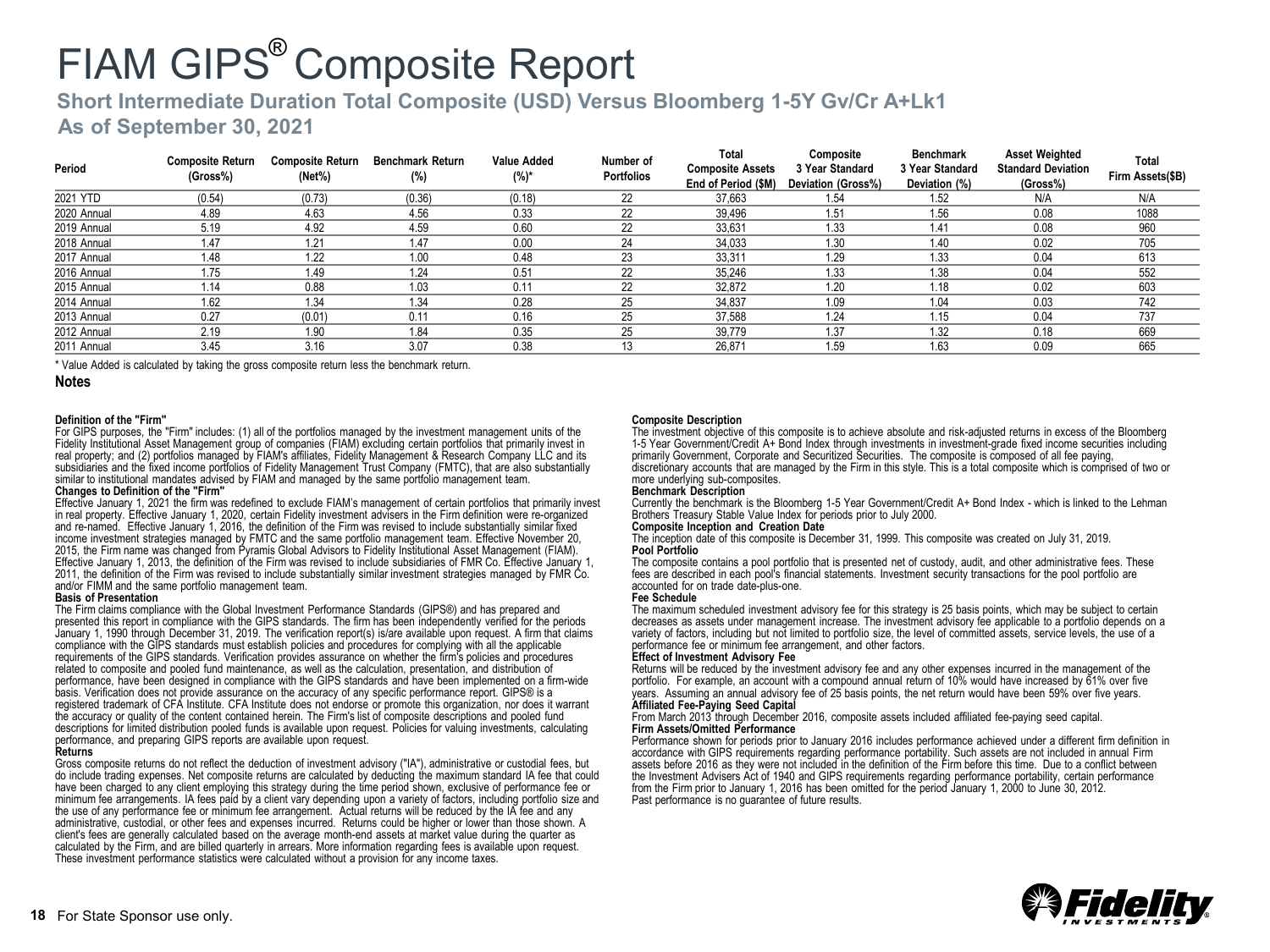## **Limited Term Bond Total Composite (USD) Versus Bloomberg US 1-5 Year Government/Credit Bond Index**

**As of September 30, 2021**

| Period         | <b>Composite Return</b><br>(Gross%) | <b>Composite Return</b><br>(Net%) | <b>Benchmark Return</b><br>(%) | Value Added<br>$(%)^*$ | Number of<br><b>Portfolios</b> | Total<br><b>Composite Assets</b><br>End of Period (\$M) | Composite<br>3 Year Standard<br>Deviation (Gross%) | <b>Benchmark</b><br>3 Year Standard<br>Deviation (%) | <b>Asset Weighted</b><br><b>Standard Deviation</b><br>(Gross%) | Total<br>Firm Assets(\$B) |
|----------------|-------------------------------------|-----------------------------------|--------------------------------|------------------------|--------------------------------|---------------------------------------------------------|----------------------------------------------------|------------------------------------------------------|----------------------------------------------------------------|---------------------------|
| 2021 YTD       | (0.07)                              | (0.26)                            | (0.25)                         | 0.18                   | less than 5                    | 5,338                                                   | 2.75                                               | 1.45                                                 | N/A                                                            | N/A                       |
| 2020 Annual    | 5.58                                | 5.31                              | 4.71                           | 0.87                   | less than 5                    | 5,381                                                   | 2.72                                               | 1.49                                                 | N/A                                                            | 1088                      |
| 2019 Annual    | 6.48                                | 6.21                              | 5.01                           | 1.47                   | less than 5                    | 3,911                                                   | 1.31                                               | 1.38                                                 | N/A                                                            | 960                       |
| 2018 Annual    | 1.18                                | 0.92                              | 1.38                           | (0.20)                 | less than 5                    | 2,482                                                   | 1.29                                               | 1.37                                                 | N/A                                                            | 705                       |
| 2017 Annual    | 2.35                                | 2.09                              | 1.27                           | 1.08                   | less than 5                    | 2,880                                                   | 1.34                                               | 1.31                                                 | N/A                                                            | 613                       |
| 2016 Annual    | 2.93                                | 2.67                              | 1.56                           | 1.37                   | less than 5                    | 2.843                                                   | 1.47                                               | 1.37                                                 | N/A                                                            | 552                       |
| 2015 Annual    | 1.22                                | 0.97                              | 0.97                           | 0.25                   | less than 5                    | 1.978                                                   | N/A                                                | N/A                                                  | N/A                                                            | 603                       |
| 2014 Annual    | 2.53                                | 2.24                              | 1.42                           | 1.11                   | less than 5                    | 1.225                                                   | N/A                                                | N/A                                                  | N/A                                                            | 742                       |
| 2013 Partial** | (0.28)                              | (0.31)                            | (0.40)                         | 0.12                   | less than 5                    | 487                                                     | N/A                                                | N/A                                                  | N/A                                                            | 737                       |

\* Value Added is calculated by taking the gross composite return less the benchmark return.

\*\* The inception of this composite is November 30, 2013; performance is presented for the period December 01, 2013 through December 31, 2013.

#### **Notes**

#### **Definition of the "Firm"**

For GIPS purposes, the "Firm" includes: (1) all of the portfolios managed by the investment management units of the Fidelity Institutional Asset Management group of companies (FIAM) excluding certain portfolios that primarily invest in real property; and (2) portfolios managed by FIAM's affiliates, Fidelity Management & Research Company LLC and its subsidiaries and the fixed income portfolios of Fidelity Management Trust Company (FMTC), that are also substantially similar to institutional mandates advised by FIAM and managed by the same portfolio management team.

#### **Changes to Definition of the "Firm"**

Effective January 1, 2021 the firm was redefined to exclude FIAM's management of certain portfolios that primarily invest in real property. Effective January 1, 2020, certain Fidelity investment advisers in the Firm definition were re-organized and re-named. Effective January 1, 2016, the definition of the Firm was revised to include substantially similar fixed income investment strategies managed by FMTC and the same portfolio management team. Effective November 20, 2015, the Firm name was changed from Pyramis Global Advisors to Fidelity Institutional Asset Management (FIAM). Effective January 1, 2013, the definition of the Firm was revised to include subsidiaries of FMR Co. Effective January 1, 2011, the definition of the Firm was revised to include substantially similar investment strategies managed by FMR Co. and/or FIMM and the same portfolio management team.

#### **Basis of Presentation**

The Firm claims compliance with the Global Investment Performance Standards (GIPS®) and has prepared and presented this report in compliance with the GIPS standards. The firm has been independently verified for the periods January 1, 1990 through December 31, 2019. The verification report(s) is/are available upon request. A firm that claims compliance with the GIPS standards must establish policies and procedures for complying with all the applicable requirements of the GIPS standards. Verification provides assurance on whether the firm's policies and procedures related to composite and pooled fund maintenance, as well as the calculation, presentation, and distribution of performance, have been designed in compliance with the GIPS standards and have been implemented on a firm-wide basis. Verification does not provide assurance on the accuracy of any specific performance report. GIPS® is a registered trademark of CFA Institute. CFA Institute does not endorse or promote this organization, nor does it warrant the accuracy or quality of the content contained herein. The Firm's list of composite descriptions and pooled fund descriptions for limited distribution pooled funds is available upon request. Policies for valuing investments, calculating performance, and preparing GIPS reports are available upon request.

#### **Returns**

Gross composite returns do not reflect the deduction of investment advisory ("IA"), administrative or custodial fees, but do include trading expenses. Net composite returns are calculated by deducting the maximum standard IA fee that could have been charged to any client employing this strategy during the time period shown, exclusive of performance fee or minimum fee arrangements. IA fees paid by a client vary depending upon a variety of factors, including portfolio size and the use of any performance fee or minimum fee arrangement. Actual returns will be reduced by the IA fee and any administrative, custodial, or other fees and expenses incurred. Returns could be higher or lower than those shown. A client's fees are generally calculated based on the average month-end assets at market value during the quarter as calculated by the Firm, and are billed quarterly in arrears. More information regarding fees is available upon request. These investment performance statistics were calculated without a provision for any income taxes.

#### **Composite Description**

The investment objective of this sub-composite is to achieve absolute and risk-adjusted returns in excess of the Bloomberg US 1-5 Year Government/Credit Bond Index through investments in investment-grade fixed income securities including primarily Government, Corporate and Securitized Securities. The strategy emphasizes Corporate and Securitized Securities. The sub-composite is composed of all fee paying, discretionary accounts that are managed by the Firm in this style. This sub-composite, along with one or more other sub-composites, combine to create an aggregate composite.

#### **Composite Inception and Creation Date**

The inception date of this composite is November 30, 2013. This composite was created on July 31, 2019.

#### **Fee Schedule**

The maximum scheduled investment advisory fee for this strategy is 25 basis points, which may be subject to certain decreases as assets under management increase. The investment advisory fee applicable to a portfolio depends on a variety of factors, including but not limited to portfolio size, the level of committed assets, service levels, the use of a performance fee or minimum fee arrangement, and other factors.

#### **Effect of Investment Advisory Fee**

Returns will be reduced by the investment advisory fee and any other expenses incurred in the management of the portfolio. For example, an account with a compound annual return of 10% would have increased by 61% over five years. Assuming an annual advisory fee of 25 basis points, the net return would have been 59% over five years.

Past performance is no guarantee of future results.

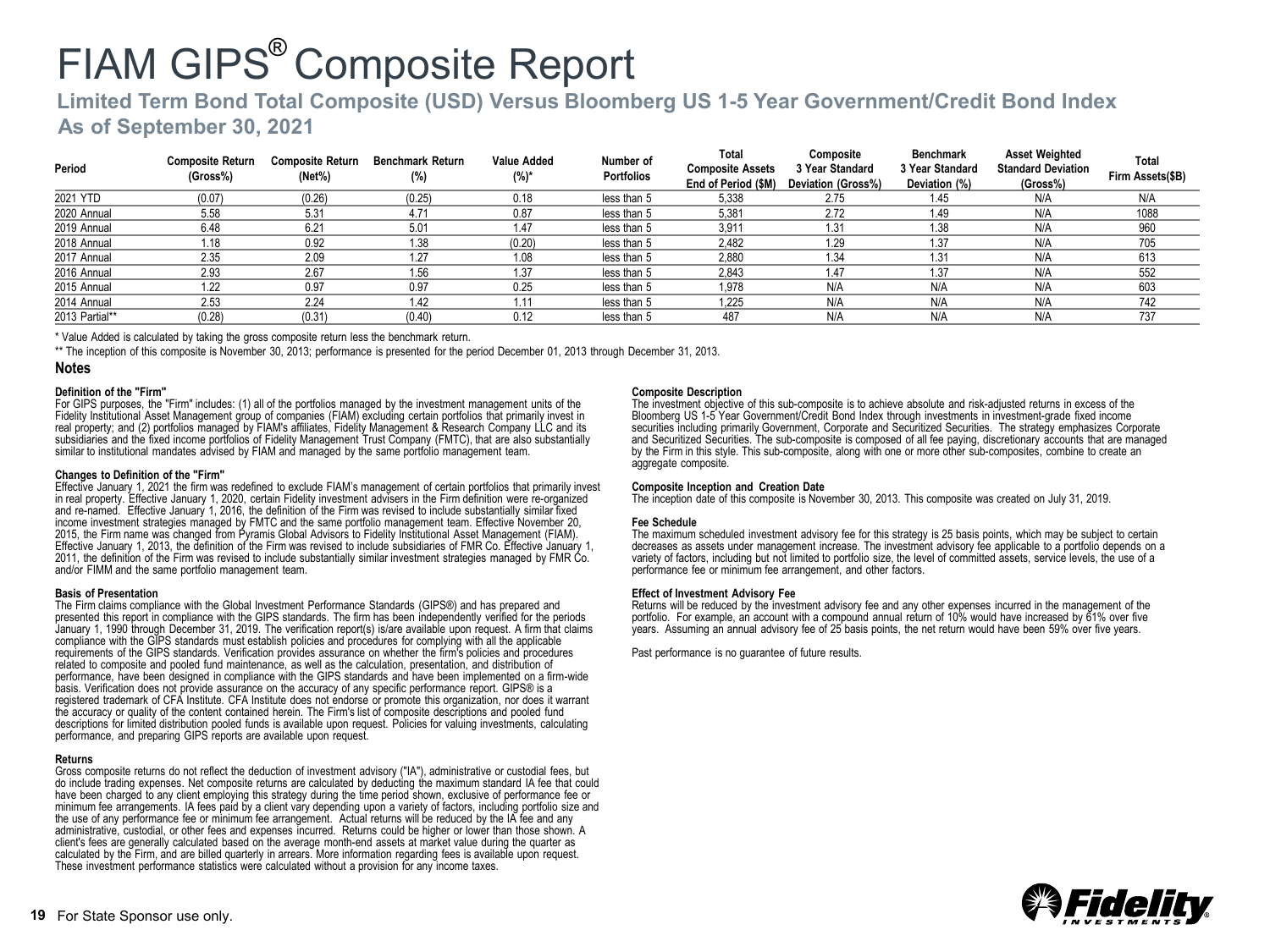## **Intermediate Duration NCF Composite (USD) Versus Bloomberg US Intermediate Government/Credit Bond Index**

### **As of September 30, 2021**

| Period      | <b>Composite Return</b><br>(Gross%) | <b>Composite Return</b><br>$(Net\%)$ | <b>Benchmark Return</b><br>(%) | Value Added<br>(%)* | Number of<br><b>Portfolios</b> | Total<br><b>Composite Assets</b><br>End of Period (\$M) | Composite<br>3 Year Standard<br>Deviation (Gross%) | Benchmark<br>3 Year Standard<br>Deviation (%) | <b>Asset Weighted</b><br><b>Standard Deviation</b><br>(Gross%) | Total<br>Firm Assets(\$B) |
|-------------|-------------------------------------|--------------------------------------|--------------------------------|---------------------|--------------------------------|---------------------------------------------------------|----------------------------------------------------|-----------------------------------------------|----------------------------------------------------------------|---------------------------|
| 2021 YTD    | (0.21)                              | (0.41)                               | (0.87)                         | 0.66                | less than 5                    | 1.885                                                   | 3.23                                               | 2.38                                          | N/A                                                            | N/A                       |
| 2020 Annual | 7.74                                | 7.44                                 | 6.43                           | 1.31                | less than 5                    | 1.903                                                   | 3.21                                               | 2.34                                          | N/A                                                            | 1088                      |
| 2019 Annual | 7.67                                | 7.37                                 | 6.80                           | 0.87                | less than 5                    | 2,192                                                   | 2.03                                               | 2.07                                          | N/A                                                            | 960                       |
| 2018 Annual | 0.87                                | 0.59                                 | 0.88                           | (0.01)              | less than 5                    | 2,039                                                   | 2.09                                               | 2.12                                          | N/A                                                            | 705                       |
| 2017 Annual | 2.63                                | 2.35                                 | 2.14                           | 0.49                | less than 5                    | 2.131                                                   | 2.17                                               | 2.14                                          | N/A                                                            | 613                       |
| 2016 Annual | 2.83                                | 2.55                                 | 2.08                           | 0.75                | less than 5                    | 2.053                                                   | 2.28                                               | 2.26                                          | N/A                                                            | 552                       |
| 2015 Annual | 0.90                                | 0.63                                 | 1.07                           | (0.17)              | less than 5                    | 1,153                                                   | 2.23                                               | 2.13                                          | N/A                                                            | 603                       |
| 2014 Annual | 3.46                                | 3.17                                 | 3.13                           | 0.33                | less than 5                    | 1.137                                                   | 2.12                                               | 1.96                                          | N/A                                                            | 742                       |
| 2013 Annual | (0.42)                              | (0.69)                               | (0.86)                         | 0.44                | less than 5                    | 761                                                     | 2.28                                               | 2.14                                          | N/A                                                            | 737                       |
| 2012 Annual | 4.98                                | 4.69                                 | 3.89                           | 1.09                | less than 5                    | 1,689                                                   | 2.22                                               | 2.19                                          | N/A                                                            | 669                       |
| 2011 Annual | 5.94                                | 5.65                                 | 5.80                           | 0.14                | less than 5                    | 1.872                                                   | 2.97                                               | 2.59                                          | N/A                                                            | 665                       |

\* Value Added is calculated by taking the gross composite return less the benchmark return.

#### **Notes**

#### **Definition of the "Firm"**

For GIPS purposes, the "Firm" includes: (1) all of the portfolios managed by the investment management units of the Fidelity Institutional Asset Management group of companies (FIAM) excluding certain portfolios that primarily invest in real property; and (2) portfolios managed by FIAM's affiliates, Fidelity Management & Research Company LLC and its subsidiaries and the fixed income portfolios of Fidelity Management Trust Company (FMTC), that are also substantially similar to institutional mandates advised by FIAM and managed by the same portfolio management team.

#### **Changes to Definition of the "Firm"**

Effective January 1, 2021 the firm was redefined to exclude FIAM's management of certain portfolios that primarily invest in real property. Effective January 1, 2020, certain Fidelity investment advisers in the Firm definition were re-organized and re-named. Effective January 1, 2016, the definition of the Firm was revised to include substantially similar fixed income investment strategies managed by FMTC and the same portfolio management team. Effective November 20, 2015, the Firm name was changed from Pyramis Global Advisors to Fidelity Institutional Asset Management (FIAM). Effective January 1, 2013, the definition of the Firm was revised to include subsidiaries of FMR Co. Effective January 1, 2011, the definition of the Firm was revised to include substantially similar investment strategies managed by FMR Co. and/or FIMM and the same portfolio management team.

#### **Basis of Presentation**

The Firm claims compliance with the Global Investment Performance Standards (GIPS®) and has prepared and presented this report in compliance with the GIPS standards. The firm has been independently verified for the periods January 1, 1990 through December 31, 2019. The verification report(s) is/are available upon request. A firm that claims compliance with the GIPS standards must establish policies and procedures for complying with all the applicable requirements of the GIPS standards. Verification provides assurance on whether the firm's policies and procedures related to composite and pooled fund maintenance, as well as the calculation, presentation, and distribution of performance, have been designed in compliance with the GIPS standards and have been implemented on a firm-wide basis. Verification does not provide assurance on the accuracy of any specific performance report. GIPS® is a registered trademark of CFA Institute. CFA Institute does not endorse or promote this organization, nor does it warrant the accuracy or quality of the content contained herein. The Firm's list of composite descriptions and pooled fund descriptions for limited distribution pooled funds is available upon request. Policies for valuing investments, calculating performance, and preparing GIPS reports are available upon request.

#### **Returns**

Gross composite returns do not reflect the deduction of investment advisory ("IA"), administrative or custodial fees, but do include trading expenses. Net composite returns are calculated by deducting the maximum standard IA fee that could have been charged to any client employing this strategy during the time period shown, exclusive of performance fee or minimum fee arrangements. IA fees paid by a client vary depending upon a variety of factors, including portfolio size and the use of any performance fee or minimum fee arrangement. Actual returns will be reduced by the IA fee and any administrative, custodial, or other fees and expenses incurred. Returns could be higher or lower than those shown. A client's fees are generally calculated based on the average month-end assets at market value during the quarter as calculated by the Firm, and are billed quarterly in arrears. More information regarding fees is available upon request. These investment performance statistics were calculated without a provision for any income taxes.

#### **Composite Description**

The investment objective of this sub-composite is to achieve absolute and risk-adjusted returns in excess of the Bloomberg US Intermediate Government/Credit Bond Index through investments primarily in investment-grade fixed income securities including government, corporate, structured securities, and commingled vehicles. The sub-composite is composed of all fee-paying discretionary accounts that are managed by the Firm in this style. This sub-composite, along with one or more other sub-composites, combine to create an aggregate composite.

#### **Composite Inception and Creation Date**

The inception date of this composite is March 29, 1991. This composite was created on January 31, 1996.

#### **Limited Distribution Pooled Funds**

The composite contains one or more limited distribution pooled funds ("LDPF") whose performance is presented net of custody, audit, and other administrative fees. Investment securities transactions for the pool portfolio are accounted for on trade date-plus-one. LDPF names are not included in order to comply with law and regulation which restricts the offer of the LDPF to certain eligible investors or prohibits any offer. Fees and expenses of each LDPF are described in each LDPF's offering and account opening documents and financial statements.

#### **Fee Schedule**

The maximum scheduled investment advisory fee for this strategy is 28 basis points, which may be subject to certain decreases as assets under management increase. The investment advisory fee applicable to a portfolio depends on a variety of factors, including but not limited to portfolio size, the level of committed assets, service levels, the use of a performance fee or minimum fee arrangement, and other factors.

#### **Effect of Investment Advisory Fee**

Returns will be reduced by the investment advisory fee and any other expenses incurred in the management of the portfolio. For example, an account with a compound annual return of 10% would have increased by 61% over five years. Assuming an annual advisory fee of 28 basis points, the net return would have been 59% over five years.

#### **Pooled Fund Fee Schedule**

This composite includes a limited distribution pooled fund, whose maximum scheduled investment advisory fee is 25 basis points.

Past performance is no guarantee of future results.